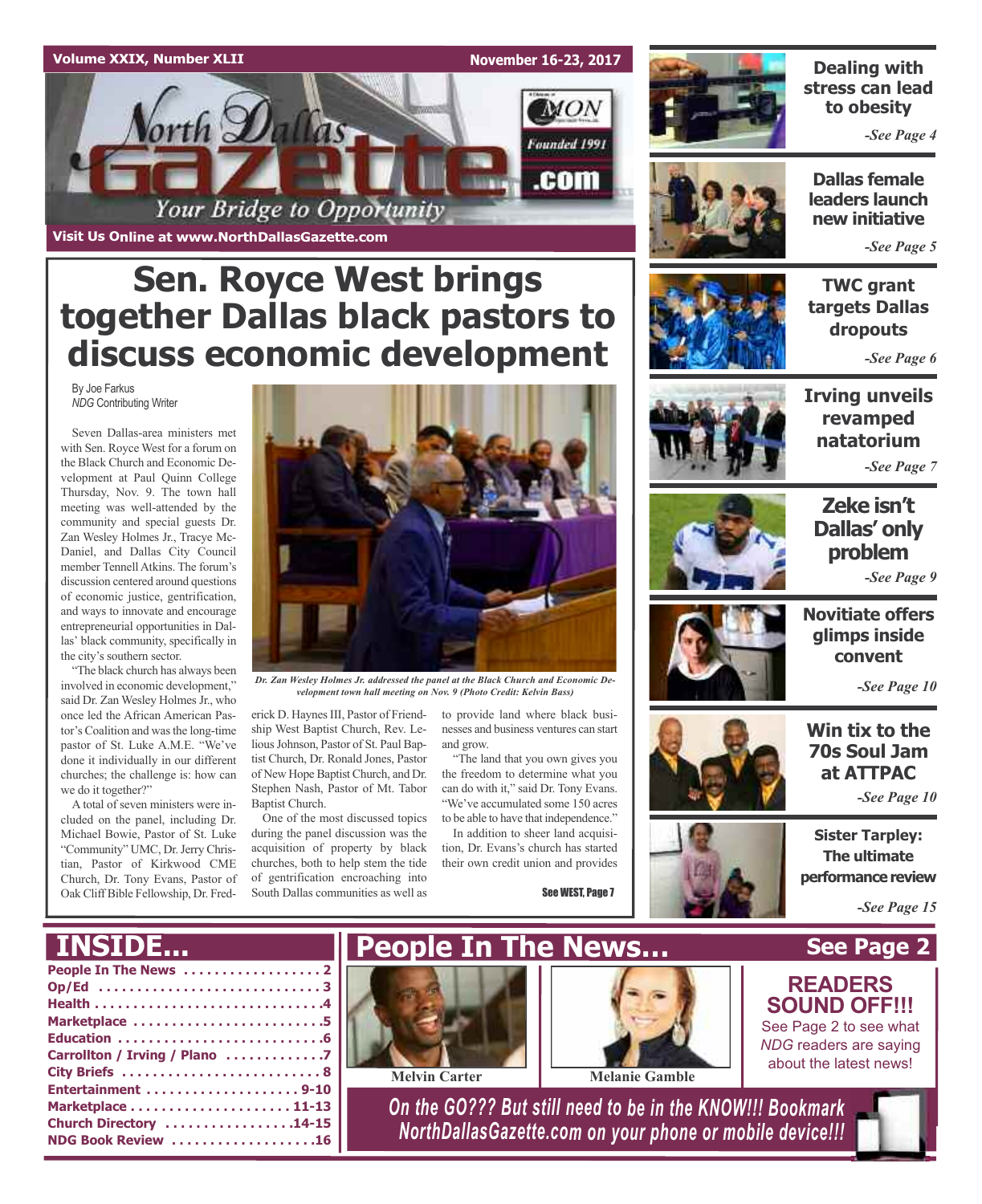# **Melvin Carter**

By Stacy M. Brown NNPA Contributor

The blue wave that swept the country last week wasn't just a victory for Democrats, but a resounding win for African American candidates, who defied the odds and Trumpism—to make history.

In Charlotte, N.C., voters elected the first female African American mayor in the city's history, choosing Democrat Vi Lyles over Republican Kenny Smith.

In St. Paul, Minn., Melvin Carter became that city's

# **Melanie Gamble**

(BlackNews.com) Home is where the heart is, but you have to use your head. That's the simple, but sound advice from trailblazing real estate expert and broker Melanie Gamble, whose new book Unintended Consequences - The Great Recession's Impact on Communities of Color is packed with powerful tips to help potential homeowners make smart decisions about their greatest asset.

"I wrote this book because I am passionate about educating communities of



first Black mayor, earning slightly more than 50 percent of the vote in a field that featured 10 candidates and a write-in opponent.

In Virginia, Democrat Justin Fairfax trounced Re-

color in the areas of real estate and finances. My people perish for lack of knowledge," Gamble says. "I'm not necessarily looking for the dollar today. The real estate business is more than having a relationship. I firmly believe that if I help you today then you will remember me for life."

publican challenger Jill Vogel in the race for lieutenant governor. In January, Fairfax will become only the second African American to hold statewide office in Virginia. Doug Wilder was the first, serving as lieutenant governor from 1986-1990, then as governor from 1990-

Fairfax said his and other Democratic victories could "be the match that sparks the wildfire of progressive" change all across the coun-

"All across the world. This is a battle for the nation's soul," Fairfax said. "Since I announced my candidacy, this campaign has been

1994.

try.

wealth for their futures.

trademark real estate secrets in her new book, is regarded as one of the highest-producing agents in the country. Her Re/MAX franchise and 212 Degrees Realty LLC have helped thousands of clients make smart deciabout the future, about building a Virginia where all of us have the opportunity to rise."

Most saw victories by Democrats as a referendum on President Donald Trump, whose record low job approval rating has shrunk to 39 percent according to various reports.

Republicans lost races for governor in Virginia, where Ralph Northam easily beat Trump-backed Ed Gillespie, and in New Jersey, where former U.S. Ambassador to Germany Phil Murphy won election as governor, defeating Republican Lt. Gov. Kim Guadagno.

Also, in Virginia, attorney general Mark Herring, a De-

sions about their homes.

Unintended Consequences is for millennials to senior citizens. The book begins with the chapter, "A Look Back to Move Forward," which explores how the Great Depression adversely affected Americans, particularly the poor and minorities, and the similarities associated with the Great Recession in 2008. Other chapters in the informative 143-page paperback include "Dismantling the Wealth Gap," "The Art of Developing a Millionaire Mindset," "An Investment in Our Communities" and "Shifting from Homeowner mocrat, won reelection over Republican John Adams while Democrats gained at least 10 seats in the House of Delegates.

The party also won key mayoral races in New York, Charlotte, Stamford, Conn., and St. Petersburg and, in a direct rebuke of Trump and Republicans who have tried to repeal theAffordable Care Act, voters in Maine approved a ballot measure to expand Medicaid under former President Barack Obama's signature healthcare law.

On Twitter University of Virginia political scientist Larry Sabato wrote that the results were a "backlash to

to Investor."

In her book, Gamble also encourages readers to have a diversified investment portfolio, and says homeowners should view their home as an investment, not an emotional attachment. They should know their credit score, salary and how much it costs to live every month.

She comments, "I hope you will consider Unintended Consequences and Melanie Gamble for review, interview, or a feature on debut authors. And if you post on social media, please use the hashtag #UnintendedConsequencestheBook."

Trump and Trumpism, pure and simple."

Results may have been helped by a strong get out to vote campaign launched by the NAACP.

The legendary civil rights organization and its approximately 500,000 adult and youth members around the country were on the frontlines committed to raising awareness for political, educational, social and economic equality of minorities in the electoral process, the organization said in a statement posted on its website.

"The NAACP is actively engaged in increasing the

#### See CARTER, page 7

For Gamble, helping people own and keep their homes is not only a business endeavor, but also a personal passion and spiritual mission. As a breast cancer survivor, Gamble is acutely aware of how precious life and time are for all of us; she seeks to help others realize their dreams and make the most of what they are given.

*U n i n t e n d e d Co n s e quences - The Great Recession's Impact on Communities of Color by Melanie Gamble is published by Urban Rose Publishing and is available for purchase on Amazon.com.*

#### \$69\* DIVORCE **NDG Readers Sound Off... What is your** The entire Nat King ful for this holiday season conditionally. and these are their an-*-- Traci Johnson* **favorite Christmas** Cole Christmas Album..... Criminal Defense Family Cases **song?** *-- Lena Nanetta* swers: *via Facebook* **• DWI / Suspended License • Divorce / Annulment • Child Support / Paternity • WARRANTS Removed ¥** For a chance to win tick-My favorite carol is I am grateful for my I'm grateful for life in **• Custody Modification** family! **• 24 Hour Jail Release ¥** ets to Bishop Arts The-Silent Night and my fa-Christ. I'm grateful for op-**• Restraining Order** atre's Black Nativity read-*-- @mysticpistol* vorite song is Emmanuel portunities. I'm grateful for **• Occupational license, felonies • Protective Order** ers were asked to share *via Facebook* by Norman Hutchins. spiritual growth and God **• Protective Order • Name Change / Adoption** their favorite Christmas *-- Jennifer Jackson* not giving up on me. **• Misdeamenor/Felonies ¥ • Domestic Violence** songs. These are their an-I am grateful for my *-- Stefanie Ann* swers received via Face-. <u>. . . . . . . . . . . . . . . .</u> health, family and friends. *via Facebook* Joy to the World Whit-Easy Payment Plans book. Visit before Nov. 26 *-- @evwilli3* ney Houston for a chance to win! *via Instagram -- Janice Jackson-Harris* I'm grateful for the gift **Law Offices Of Vincent Ndul** of LIFE! "Joy to the World" I am grateful for my **What are you** *-- Latwanya Jae* 14-638-5 *-- Janica Terrell* health and family **grateful for?** *via Facebook -- Trina Joe -* Silent Night by the *817-277-0196 (Metro)* To win tickets to Texas *via Facebook* Temptations. I tear up **To share your** in Paris at Eisenmann Cenevery time he hits those 2730 N. Stemmons Frwy, Suite 409 • Dallas, TX 75207 **opinion visit** ter readers were invited to I'm grateful for my high notes **Not Ce rtified by the Te x a s Boa rd of Lega l Spe c ia l i za tion NorthDallasGazette.com** share what they are gratedaughter who loves me un-*-- Brandy Johnson* ¥ If you qualify. \*Fees quoted above are minimum down payment needed to begin processing your case.

*2 | November 16-23, 2017 | North Dallas Gazette*

*For the 411 in the community, go to www.northdallasgazette.com*

transactional. It's about Gamble believes that a

home is where people will raise their families, live life and make lasting memories. But she says it is also the place to build equity and

Gamble, who shares her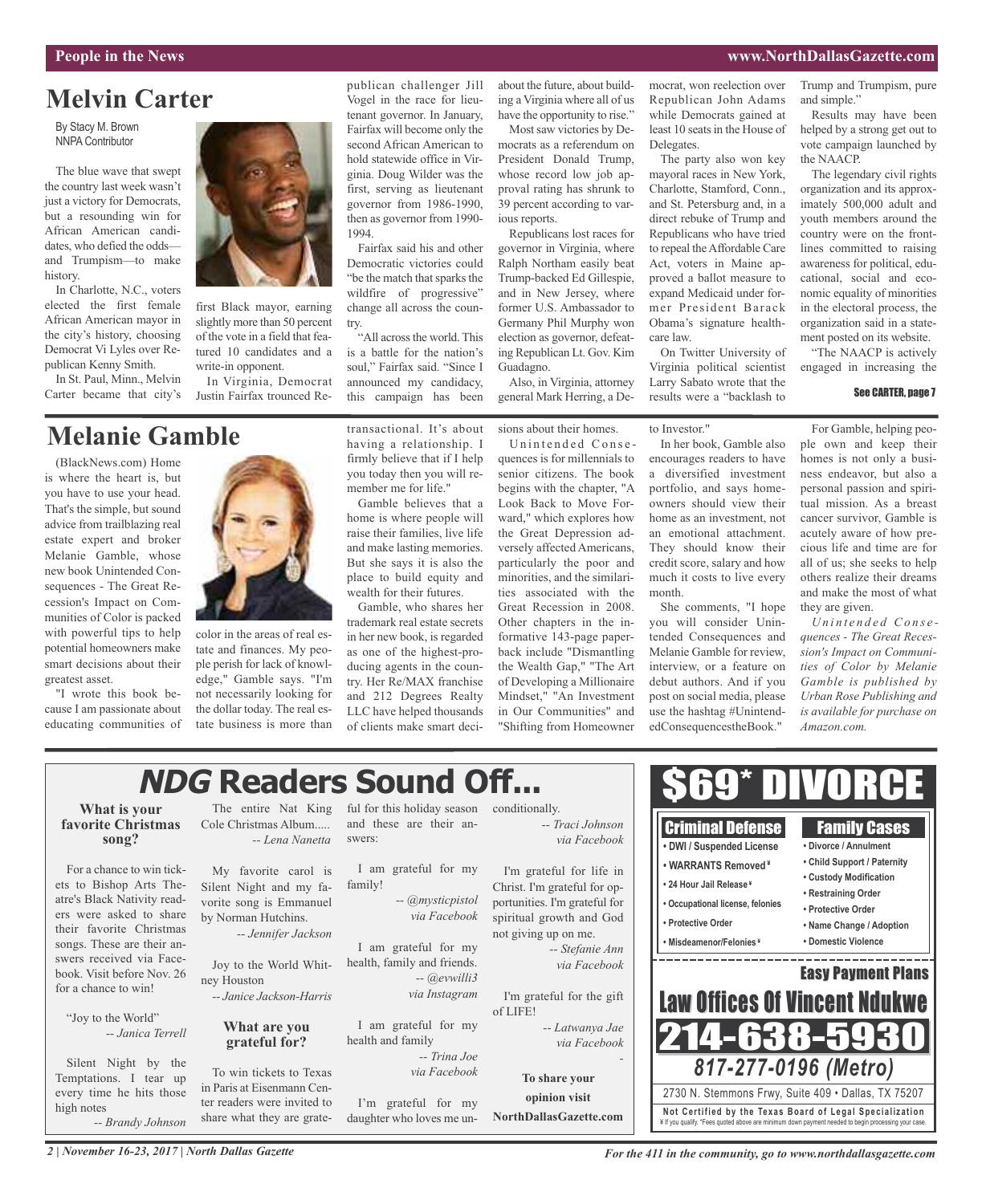#### **www.NorthDallasGazette.com Op-Ed**



*in July 1991, by Mr.Jim Bochum and Mr.Thurman R. Jones. North Dallas Gazette is a wholly owned subsidairy of Minority Opportunity News, Inc.*

# **The Black church and the future of Obamacare**

By Julianne Malveaux NNPA Newswire Columnist

First of all, despite the Trump Administration's efforts to kill ("repeal and replace") the Affordable Care Act, it is still the law of the land, and because of the federal mandate everyone is required to have some form of health insurance. However, since "45" and his team have declared it all but dead, they have shortened the enrollment period from three months to a mere six weeks, from November 1-December 15, 2017. Additionally, the United States Department of Health and Human Services has drastically cut the budget for outreach. This time last year, there were television and radio announcements, billboards on buses, and other reminders that people should enroll for healthcare, if they didn't already have healthcare through their jobs.

The Trump Administration hopes that, without outreach, people will not enroll for healthcare, so that they can then crow that people "don't want" healthcare. Some faith leaders, however, have pledged to use their pulpits to remind their congregations to get enrolled for healthcare. Rev. Dr. Barbara Williams Skinner, the first Executive Director of the Congressional Black Caucus and an activist who melds faith with public policy, who is also a spiritual advisor to many Black leaders, has developed a toolkit for communities of faith to help them do the work that our government won't: encouraging people to sign-up for affordable healthcare.

You can follow the faith leaders' conversations about open enrollment and healthcare on social media using the hashtags #SOULSTOENROLL or #SOULS2ENROLL, and by liking the Facebook page, "Facebook.com/FaithinPublicLife", where you can find the toolkit adopted from the government page, "GetAmericaCovered.org"; instructions for the weekend campaign that will begin November 12, suggestions for faith leaders; a sample bulletin announcement; a PSA; and social media tips. In other words, the faith community is being encouraged to treat healthcare enrollment like any other grassroots organizing campaign and get involved in it. Back in the day, before

social media, we used to talk about "the drum," how we shared information in the Black community; many of our radio stations, or public broadcast programs, and newspapers were our drums. Now, faith leaders are taking the drum viral to ensure that people who don't get the word, because of lack of government outreach, will get it through churches and through the Internet.

We will rely on these methods of communicating more and more, as this administration attempts to contract, not expand, the information people need to get essential healthcare (and other services). The toolkit and other resources are proof that our community has the ability to out organize the evil that is seeping out of Washington. "Woke" members of Congress are working with Rev. Skinner and others to get the word out. Congressman Jim Clyburn (D-S.C.) had his PSA up before the enrollment period opened on November 1, and some members of Congress have PSAs posted on their webpages; but everyone won't log on to a congressional website to get accessto the PSA. That's where the churches and community organizations come into play.

Once upon a time, we were great at mobilizing. Without any Internet, 250,000 people managed to get to Washington, D.C. for the March on Washington on August 28, 1963. Mimicking that effort, and using both word of mouth and the Internet, more than a million women made it to Washington D.C. for the post-inaugural Women's March. Now we have the opportunity to rally millions to participate in the benefits of theAffordable Care Act.

There are consequences to not enrolling. If you don't enroll by December 15, you may have to wait a whole year before getting access to affordable healthcare and the subsidies available under ACA, and you may have to pay a fine for not enrolling. Some states (California, Washington, Minnesota, Washington, Colorado, Massachusetts and Washington, D.C.) will allow enrollment until January, but most will close enrollment on December 15. Even with a longer enrollment period, the best thing to do to ensure that the people who need health insurance get it is to encourage them to enroll early.

Helping people enroll for ACA benefits is not only a

**Celebrate local businesses on Nov. 25** U.S. Small Business Admin-

By Rhea Landholm

Growing up, I would earn a quarter per chore – a quarter each for washing dishes, dusting, sweeping, and more. I pocketed the quarters, hopped on my bike, and rode four blocks to the main thoroughfare in my town of 1,000.

I would peruse toy racks at the pharmacy and hardware store; drool over bulk candy at the grocery store and the

flower shop; and peer at notepads in the glass case at the newspaper office. These locally-owned businesses received all of my hard-earned quarters.

At age 8, I didn't realize I was supporting small businesses or the local economy. I also didn't think to save my quarters for spending at a big box or department store. I only knew how handy it was to be able to shop in my com-

#### munity.

Main street businesses are an important part of our life in rural America, and Small Business Saturday, on Nov. 25, isthe perfect time to celebrate them. Show your support by making purchases, which keep locally-earned dollars in your communities. In 2015, U.S. small busi-

nesses represented 99.7 percent of businesses with paid employees, according to the

public service, it is also an act of resistance to "45's" pernicious attempts to undermine President Obama's signature piece of legislation. To be sure, the ACA is not perfect, but it is responsible for expanding the base of people who can get affordable health insurance.

This example of Faith in Action may be a template for other ways to use the church to organize resistance. The novelist Dr. Daniel Black (author of "Perfect Peace: A Novel") recently gave a talk in which he described our churches as the backbone of the Black community. Disagree with your pastor, or with the sermon if you will, he said, but still get to church for the sense of community that can only be found there. While the Black church is less impactful than it was in 1963, when most of us could be reached through church announcements, it is still a place where we gather and share information. If you don't usually go to church on November 12, when the #SOULS2ENROLL weekend campaign kicks off, consider making your way there to check this campaign out. If you do go to church, encourage your pastor to participate.

*Julianne Malveaux is an economist, author, and Founder of Economic Education. Her latest book "Are We Better Off: Race, Obama and Public Policy" is available via amazon.com. For booking, wholesale inq u iri e s, o r f o r m o r e info, visit www.juliannemalveaux.com. Follow Dr. Malveaux on Twitter @drjlastword.*

and have fun at local establishments, we benefit our neighbors. During this holiday season, and year round, #ShopSmall. Support your community, your friends, and your way of

istration. When we shop, eat,

life. When local businesses succeed, we all win. *Rhea Landholm with Center for Rural Affairs can be*

*reached at rheal@cfra.org.*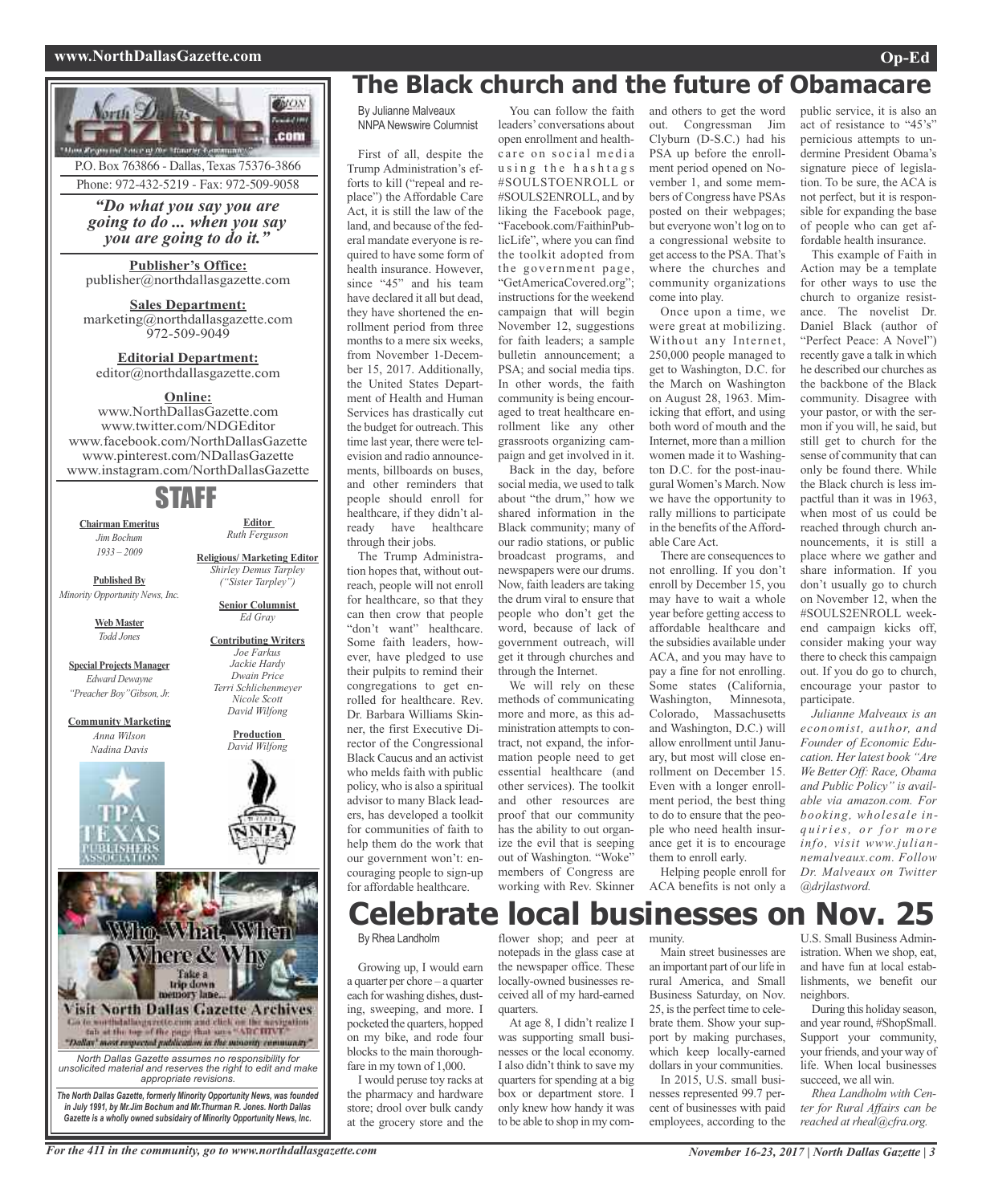# **Stressful events can increase women's odds of suffering from obesity**

*A*

*merican Heart Association*

ANAHEIM — Women who experienced one or more traumatic lifetime events or several negative events in recent years had higher odds of being obese than women who didn't report such stress, according to preliminary research presented at the American Heart Association's Scientific Sessions 2017, a premier global exchange of the latest advances in cardiovascular science for researchers and clinicians.

"Little is known about how negative and traumatic life events affect obesity in women. We know that stress affects behavior, including whether people under- or overeat, as well as neuro-hormonal activity by in part increasing cortisol production, which is related to weight gain," said study senior author Michelle A. Albert, M.D., M.P.H., pro-



fessor of medicine, cardiology, and founding director of the Center for the Study of Adversity and Cardiovascular Disease, at University of California, San Francisco.

Obesity, a preventable risk factor for cardiovascular and other diseases, impacts more than one-third of U.S. adults. According to the American Heart Association, nearly 70 percent of American adults are either overweight or obese. Women tend to live longer than men, putting especially obese, aging women at greater risk for disease, said study author Eva M. Durazo, Ph.D., a post-doctoral scholar at the NURTURE Center, Division of Cardiology, UCSF said.

The researchers studied the relationship between major life events and obesity in a group of 21,904 middle-aged and older women, focusing on women with the highest

obesity prevalence. They defined obesity as having a body mass index (BMI) of 30 kg/m2 or higher. And, they measured the impacts of two types of stress: traumatic events, which could occur anytime in a woman's life and includes such things as death of a child or being a victim of a serious physical attack, as well as negative life events that had occurred in the previous five years of a woman's life. Negative events included wanting employment but being unemployed for

longer than three months or being burglarized.

They found:

• Nearly a quarter (23 percent) of the women studied were obese.

• Women who reported greater than one traumatic life event versus no traumatic life events had 11 percent increased odds of obe-

sity. • The higher the number of negative life events reported by women in the last five years, the higher the

tendency for increased odds of obesity. Specifically, women who reported four or more negative life events had a 36 percent higher risk of obesity, compared to women who reported no such events.

• Among women who had higher levels of physical activity, there was a stronger association between increasing cumulative/chronic

stress and obesity, though the reason for this finding remains uncertain.

"Our findings suggest that psychological stress in the form of negative and traumatic life events might represent an important risk factor for weight changes and, therefore, we should consider including assessment and treatment of psychosocial stress in approaches to weight management," Albert said.

Because the study looks

#### See STRESS, Page 11



### **Public Health and Medical Groups Support U.S. Senate and House Bills to Raise Tobacco Age to 21 Nationwide**

*(Announcement from the American Heart Association)*

WASHINGTON, D.C. -Our public health organizations support the legislation introduced this week by U.S. Sen. Brian Schatz (D-HI), U.S. Rep. Diana DeGette (D-CO) and their cosponsors that would prohibit the sale of tobacco products to anyone under the age of 21 nationwide. The Tobacco to 21 Act will help reduce tobacco use among young people, save lives and help make the next generation tobaccofree.

The need for bold action to further reduce tobacco use in the United States is clear. While we have made enormous progress, tobacco use remains the leading preventable cause of death in our country, killing more than 480,000 people each year and costing about \$170 billion in health care expenses. According to a 2014 report by the U.S. Surgeon General, if current trends continue, 5.6 million of today's youth will die prematurely from smoking.

Increasing the age of sale for tobacco products to 21

will help reduce tobacco use among youth and young adults – age groups when nearly all tobacco use begins and that are heavily targeted by the tobacco industry. We know that 95 percent of adult smokers began smoking before they turned 21. We also know that tobacco companies spend \$8.9 billion a year –\$1 million every hour – to market their deadly and addictive products, much of it aimed at young people.

Increasing the tobacco sales age to 21 will help counter the industry's relentless efforts to target young people at a critical time when many move from experimenting with tobacco to regular smoking. It will also help keep tobacco out of high schools, where younger teens often obtain tobacco products from older students.

A 2015 report by the National Academy of Medicine (previously called the Institute of Medicine) predicted that increasing the national tobacco sales age to 21 would significantly reduce the number of adolescents and young adults who start

smoking; reduce smokingcaused deaths; and immediately improve the health of adolescents, young adults and young mothers who would be deterred from smoking, as well as their children.

Increasing the tobacco sales age to 21 also has broad public support.A2015 survey by the Centers for Disease Control and Prevention found that 75 percent of adults – including seven in 10 smokers – support increasing the minimum age for sale of tobacco products to 21.

There is a growing, nationwide movement to raise the tobacco age to 21. Five states have enacted Tobacco  $21$  laws - California, Hawaii, New Jersey, Maine and Oregon. The District of Columbia and more than 230 localities in an additional 13 states have as well, including New York City, Chicago, Boston, Cleveland, St. Louis and both Kansas **Cities** 

Until Congress enacts national legislation raising the tobacco sales age to 21, we urge states and localities to continue taking action.

We applaud Sen. Schatz and Rep. DeGette for their leadership in introducing this legislation to reduce the number of young people who start on a path that too often leads to addiction, disease and premature death.

### Introducing a new way to meet, work & play!

The Economic Empowerment Center is the perfect place for your next trade show, conference or private party!





Contact us at 214-540-6932 or

leasing@transformanceusa.org

«Business seminars ·Birthday parties 8. Curicea Tenas



Charch services

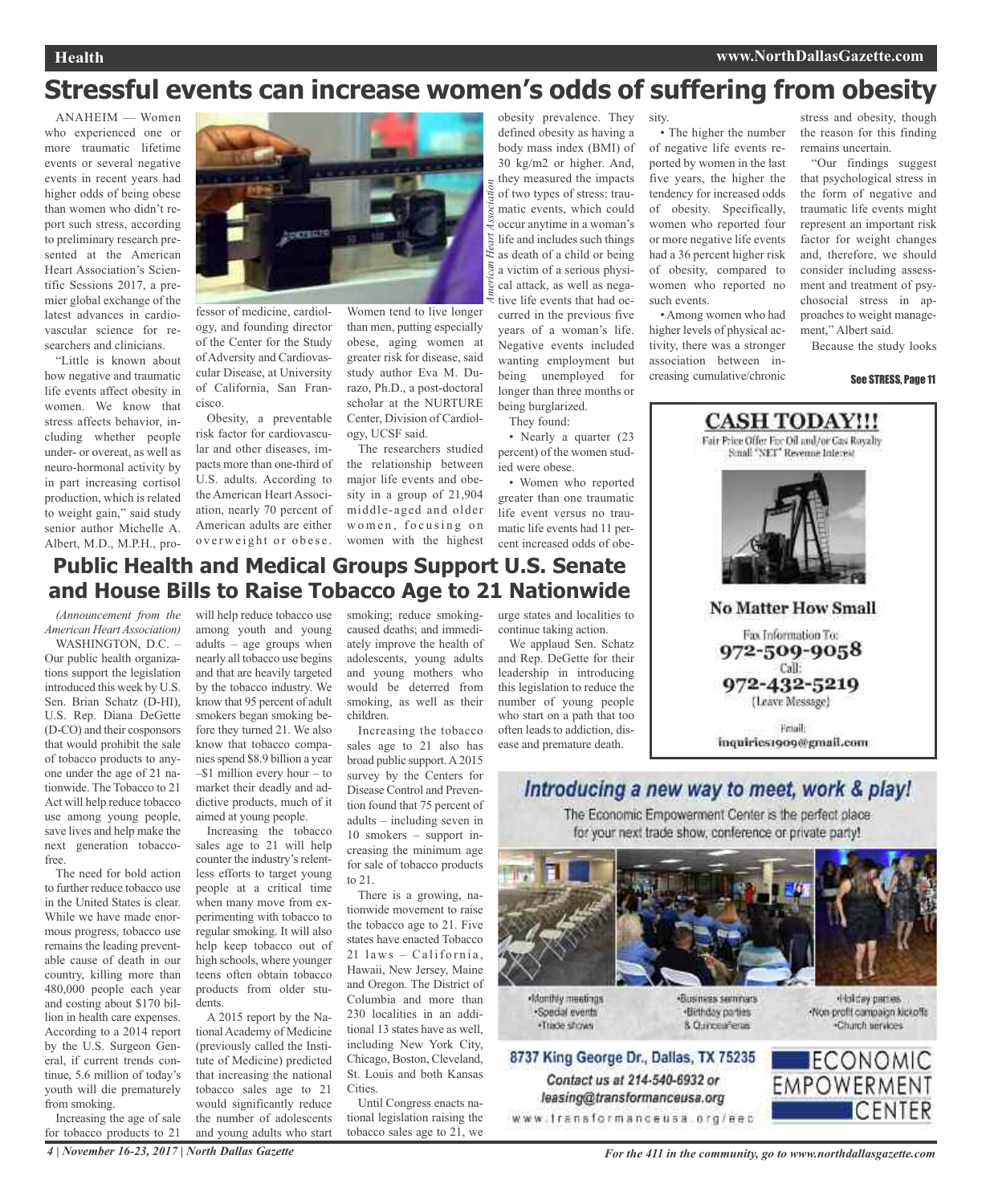### **Community**

## **Dallas leaders and The Family Place help launch national women's civic initiative**

By Carla Meadows *NDG* Special Contributor

In the midst of highly publicized domestic violence and sexual harassment charges that often dominate today's news cycle, Dallas recently helped change the narrative by welcoming a dynamic women's civic leadership organization to help empower underserved communities in North Texas.

All In Together (AIT) a nonpartisan nonprofit in partnership with acclaimed journalist and female advocate Gretchen Carlson and her Gift of Courage Fund, launched the Gretchen Carlson Leadership Initiative (GCLI) at The Family Place in on Nov. 4.

Dallas was the first stop on a multi-city tour during a yearlong national campaign



*From L to R: Family Place CEO Paige Flink, Dallas County District Attorney Faith Johnson, Dallas Police Chief Renee Hall and Dallas Sheriff Lupe Valdez.*

that will bring civic leadership and advocacy training to thousands of underrepresented women across the country. The focus was on empowering women who have experienced genderbased violence, discrimination or harassment.

GCLI officially kicked off its programming at The Family Place with an inspirational message by Carlson. "We're serving underserved women who have felt that they did not have a

voice on so many issues: domestic violence, sexual harassment, and anything else," Carlson said. "What I've found out is that when you see yourself in those situations, you feel like you don't have a voice on those issues, and I'd like to let women know that your voice matters."

Co-Founder and CEO of the All In Together Campaign, Lauren Leader-Chivée led the workshop by educating attendees on political advocacy, relevant government policies and effective civic participation.

Leader-Chivée explained that nationally, there are huge gaps in the political and civic participation of women. Women who have experienced harassment or violence often stay away from political participation entirely.

These newly-launched workshops help give women the tools, resources and tactics to help them raise their voices and influence political change.

Best of all, the program motivates participants to take action on issues that they care about the most by encouraging women to partner with local advocacy organizations around the nation.

In Dallas, the program kicked off with a powerhouse group of civic leaders moderated by The Family Place CEO Paige Flink featuring Dallas Police Chief of Police Renee Hall, Dallas County District Attorney Faith Johnson, and Dallas Sheriff Lupe Valdez.

The speakers shared stories of perseverance and how they overcame personal challenges in life to

get where they are today. The group agreed that they wanted to help ensure that women in North Texas have access to the tools, resources and education they need to have influence and impact on the policies that affect their lives.

Sheriff Valdez relayed her rise to the top, beginning with her own personal experiences with genderbased discrimination as a young law enforcement officer in the 70's.

"There were many times that I wanted to quit," Valdez said. However, she pressed on and fought her way in a male-dominated profession. Encouraging the women in influencing political change she said, "If you're not at the table, you're on the menu. Get to the table, speak up and use your voice."

# **las Bar Association hosts faith leaders forum**

The public is invited to a Faith Leaders Public Forum. This one-hour event on Wednesday, Nov. 29, will be a conversation with five of the City's dynamic faith leaders:

• Pastor Richie Butler, St.

Paul United Methodist Church • Pastor Bryan Carter, Con-

cord Church • Rabbi David Stern, Tem-

ple Emanu-El • Imam Omar Suleiman, Yaqeen Institute for Islamic Research

• Pastor Jeff Warren, Park Cities Baptist Church

Each of these leaders are not only changing the landscape on race relations in Dallas, they are reshaping how local faith institutions interact with one another. The panelists will discuss their efforts. as well as what challenges lay ahead and how lawyers can join forces to unleash the great

potential of our city.

The forum will begin promptly at NOON at the Pavilion at the Belo Mansion, 2101 Ross Avenue in downtown Dallas (garage parking available; enter from Olive

Street). The event is free. An optional \$15 lunch buffet will begin at 11:30 a.m.

Those interested in attending are asked to RSVP to sevans@dallasbar.org so adequate seating is available.

### **Original Pancake House teams with Mary Kay for Breast Cancer Awareness**

The Original Pancake House DFW (OPH-DFW) partnered with Mary Kay Representatives to raise awareness of Breast Cancer. Guests visiting OPH-DFW locations the last weekend of October were given a fresh flower by Mary Kay Representatives.

During Breast Cancer Awareness Month, OPH-DFW utilized online resources, social media and in-store materials to focus on The American Cancer

Society's message of the importance of a healthy lifestyle. Click here for photos

"It is our desire to bring up the issue and generate awareness of something that affects and touches so many lives. We want to encourage those battling cancer and cheer them on," commented Jonathan Seyoum, OPH-

DFW Co-Owner. For more information

about the Breast Cancer Research Foundation visit,

www.bcrfcure.org. For more information about The Original Pancake House DFW visit, www.ophdfw.com.



### **Notice of DART Community Meetings - Cotton Belt Regional Rail Corridor**

The public is invited to a community meeting to review the progress of the Cotton Belt Corridor Regional Rail Project. These meetings will include both an open house and presentation with Q&A. DART, in cooperation with the Federal Transit Administration (FTA), the Federal Railroad Administration (FRA), and the Federal Aviation Administration (FAA), is preparing an Environmental Impact Statement (EIS)

to assess the impacts and benefits of passenger rail service on the 26-mile long Cotton Belt Corridor from DFW International Airport to Plano. The meeting information will include:

• Project-wide potential impacts and proposed mitigation;

• Station locations;

• Traffic analysis/grade separations.

**Community Meetings Wednesday, Nov. 29 at 7**

Parkhill Junior High School Cafeteria (16500 Shady Bank Drive, Dallas, TX 75248)

**p.m.**

**Thursday, Nov. 30 at 6:30 p.m.**

Richardson Civic Center (411 West Arapaho Road, Richardson, TX 75080)

**Thursday, Dec. 7 at 6:30 p.m.**

Addison Conference Centre (15650 Addison Road, Addison, TX 75001)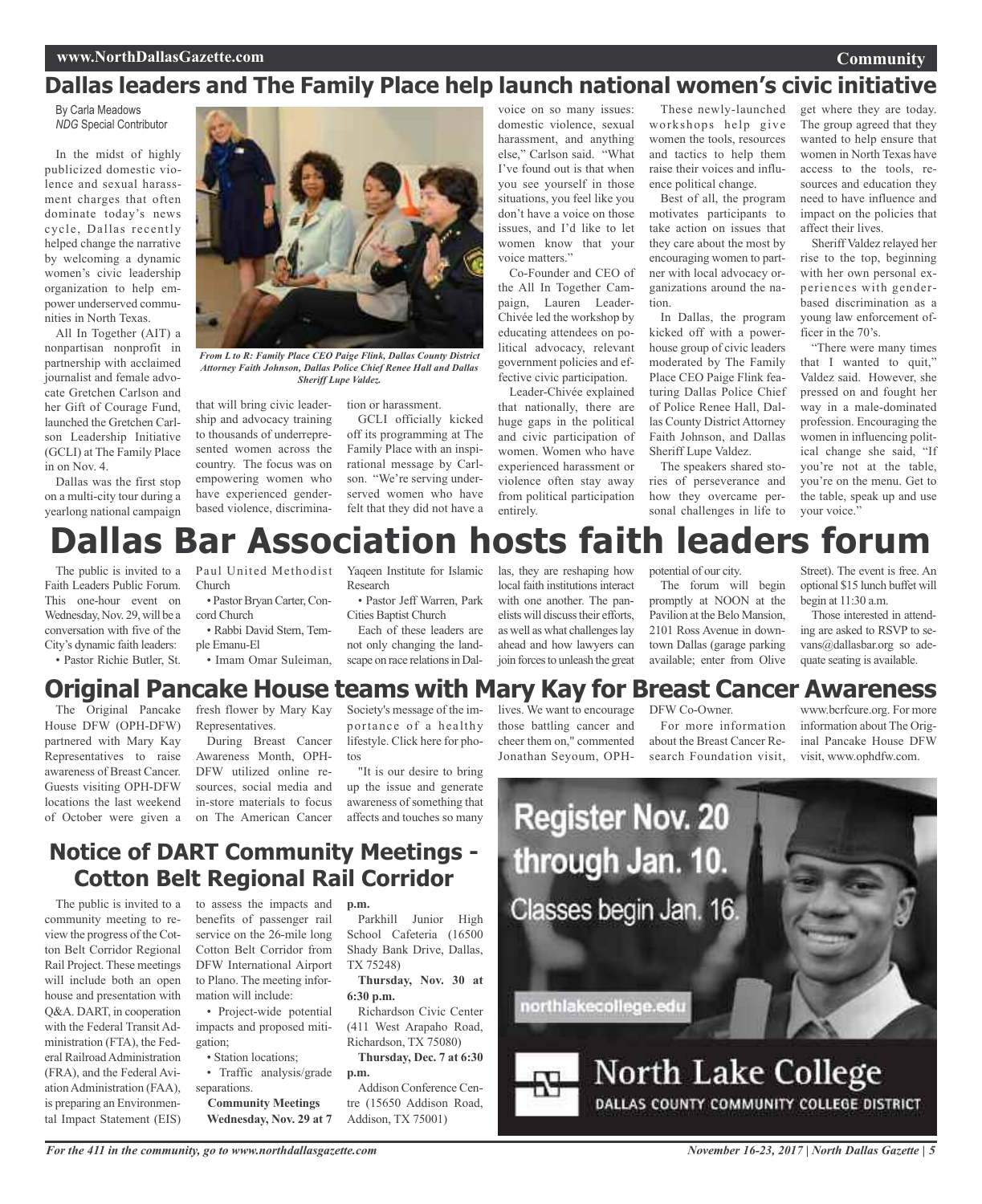# **Dallas receives TWC grant for foster youth dropout program**

*NC*

*Nat'l Guard / Flickr*

AUSTIN — The Texas Workforce Commission (TWC) recently announced the award of \$1.5 million in funding for the Foster Youth Dropout Recovery and High School Completion pilot program to help current and former foster youth ages 16 to 25 earn a high school diploma or its equivalent, and obtain high-demand workforce skills with the goal of ensuring that this vulnerable population has a pathway to postsecondary education or employment in high-demand occupations.

"It is imperative that Texas gives every child the best chance to succeed, and this is especially true for atrisk foster children," said Governor Greg Abbott. "The Foster Youth Dropout Recovery and High School Completion pilot program is an important collaboration between community and education and workforce agencies to help ensure Texas foster youth have the chance to obtain a postsecondary degree or



gain workforce skills needed for successful employment. I am proud of the important work this program has started and look forward to its success."

According to the Texas Education Agency, approximately 27,000 students in foster care attend Texas public schools during the school year. The percentage of students in foster care who drop out is more than three times higher than students who are not in foster care. Through mentoring, career guidance and oneon-one counseling, the goal of the Foster Youth Dropout Prevention pilot program is

to ensure that a greater number of Texas foster youth students complete high school and obtain a postsecondary degree. Foster youth can also benefit from free tuition at Texas colleges and universities if enrollment in the state's tuition fee waiver program is completed by age 25.

This initiative was included among the recommendations of the Tri-Agency Report to the Governor: Prosperity Requires Being Bold: Integrating Education and the Workforce for a Bright Texas Future released in 2016. Commissioners from TWC, the Texas Education Agency and the Texas Higher Education Coordinating Board identified a need to support foster youth among major initiatives included in statewide efforts for the next generation that will make Texas the clear leader in targeted fields and position the state for future economic success.

"These Foster Youth pilots will demonstrate how we can work in partnership to enhance postsecondary outcomes for former foster students by increasing their rates of high school completion, high-demand skills attainment, and postsecondary enrollment," said TWC Chairman Andres Alcantar.

The \$1.5 million will be used to create four 18- to 24-month high school completion pilot programs for current and former foster youth that will support internships, applied learning opportunities, and offer support services for postsecondary education and

training opportunities. "The pilot program will not only assist foster care youth in becoming independent adults, but will help meet the growing demand for skilled workers and provide an additional talent pipeline for our Texas employers," said TWC Commissioner Representing Employers Ruth R. Hughs.

"Foster youth will have an opportunity to gain higher education credentials and workforce skills to assist with transitioning into the Texas workforce," said TWC Commissioner Representing Labor Julian Alvarez.

Texas Child Protective Services staff currently work with local school districts on credit recovery efforts for youth in foster care. The purpose of this project is to greatly enhance and supplement these valuable efforts.

New programs that received funding through the Foster Youth Dropout Prevention and Recovery High

School Completion Pilot Program include Dallas Independent School District receiving \$498,051 for launching and implementing a two-year pilot program with CitySquare's Transition Resource Action Center and Workforce Solutions Greater Dallas.

The grant will enable the district and CitySquare to hire trained personnel to engage in the one-on-one counseling and mentoring students require, provide incentives to students for successful completion of program steps, engage them in job training, and provide \$50,000 to establish paid internships with local employers.

Dallas ISD will work with Workforce Solutions Greater Dallas to develop internship opportunities and job training skills for employment placement.

Goodwill Industries of Central Texas, Pharr-San Juan-Alamo ISD and San Antonio ISD also received funding.

# **Service-minded Comets support local nonprofits as Viva Volunteers**

Students from The University of Texas at Dallas gained perspective beyond their normal college experience after spending a recent morning packing toothbrushes, deodorant and towels for the homeless.

"I don't think many students have taken the opportunity to visit a homeless shelter. When you create hygiene kits for people, you realize you take things for

granted. It definitely was an eye-opening experience," said Andrew Shaw, program coordinator for the Student Organization Center.

Shaw participated with a team of six students in a Viva Volunteer project at The Bridge Homeless Recovery Center.

Organized by the Office of Student Volunteerism (OSV), Viva Volunteer drew more than 400 partic-

ipants this year from 29 UT Dallas student organizations and scholarship groups for a day of service at 23 community sites. The project coincided with the national Make a Difference Day on Oct. 28.

Good Deeds Span Across the Community

The volunteers' tasks included assembling furniture at area Habitat for Humanity ReStores, sorting dona-

tions for Goodwill Industries, spreading mulch at the Texas Worm Ranch, hosing down kennels and washing blankets at the Plano Animal Shelter, and planting the first fruit orchard trees on the UT Dallas campus.

The volunteers' combined 2,045 hours of donated labor saved nonprofit organizations more than \$51,000.

"Volunteering helps stu-

dents develop empathy, cultivate community responsibility and become active citizens," said Mackenzie Hunter, the OSV's interim director. "Besides promoting student development, Viva Volunteer mobilizes volunteer labor and helps community agencies achieve their missions."

First-time agency participants included The Bridge Homeless Recovery Center,

Equest, Moorland Family YMCA and Legacy Senior Communities.

Shahana Shaikh, a finance senior and a student worker for the Student Organization Center, had never been to The Bridge's facility before.

"The moment that affected me the most was seeing employees of the pro-

See VIVA, Page 8

# **Baylor announces a 'One Weekend per Month Executive MBA'**

WACO – The Baylor University Executive MBA program in Dallas has announced a new format that will allow high-achieving working professionals to attend class one weekend per month and earn an Executive MBA in just 21 months.

The cohort of students entering in fall 2018 will attend classes from 1 p.m. to 8:30 p.m. Fridays and 9 a.m. to 5 p.m. Saturdays to better accommodate the needs of mid-career executives, who will be able to balance the demands of working full-time while completing an MBA. It also optimizes the time students spend in the classroom by ensuring that the classroom experience is impactful and interactive.

Classes for the Baylor EMBA - Dallas, which also offers an EMBA in Healthcare, are held at the Cooper Aerobics Center near Preston Road and LBJ (Hwy 635). Courses in the Executive MBA and Executive MBA Healthcare programs are taught by a combination of Baylor's faculty and industry executives.

"We are facing the most exciting and challenging times in business. The influence of technology will change the way we think about competitiveness and high performance in our organizations," said Gary Carini, Ph.D., vice provost for graduate professional education at Baylor and professor of management at the Hankamer School of Business.

"The Baylor EMBA program has already developed content in our courses that will prepare our students to excel and achieve leadership positions in their respective industries. We are privileged to partner with our students along their journeys to attain the highest levels in their careers."

In addition to its rigorous

and relevant curriculum, the Baylor EMBA - Dallas program features three experiences to supplement the classroom experience: a weeklong residency at Baylor in Waco, Public Policy and International Business in Washington, D.C., and an international trip to study global strategies.

The program also offers a cybersecurity class so that senior executives are able to understand and develop a cyber-risk mitigation strategy.

The Baylor EMBA program's 64 percent increase in salary ranked No. 1 in Texas and in the top 20 internationally. The program also is No. 2 in Texas for women participating in the program and in the top 15 for U.S.-based programs.

The early deadline for applications is Jan. 31, 2018. Go to www.baylor.edu/DallasEMBA to apply or learn more.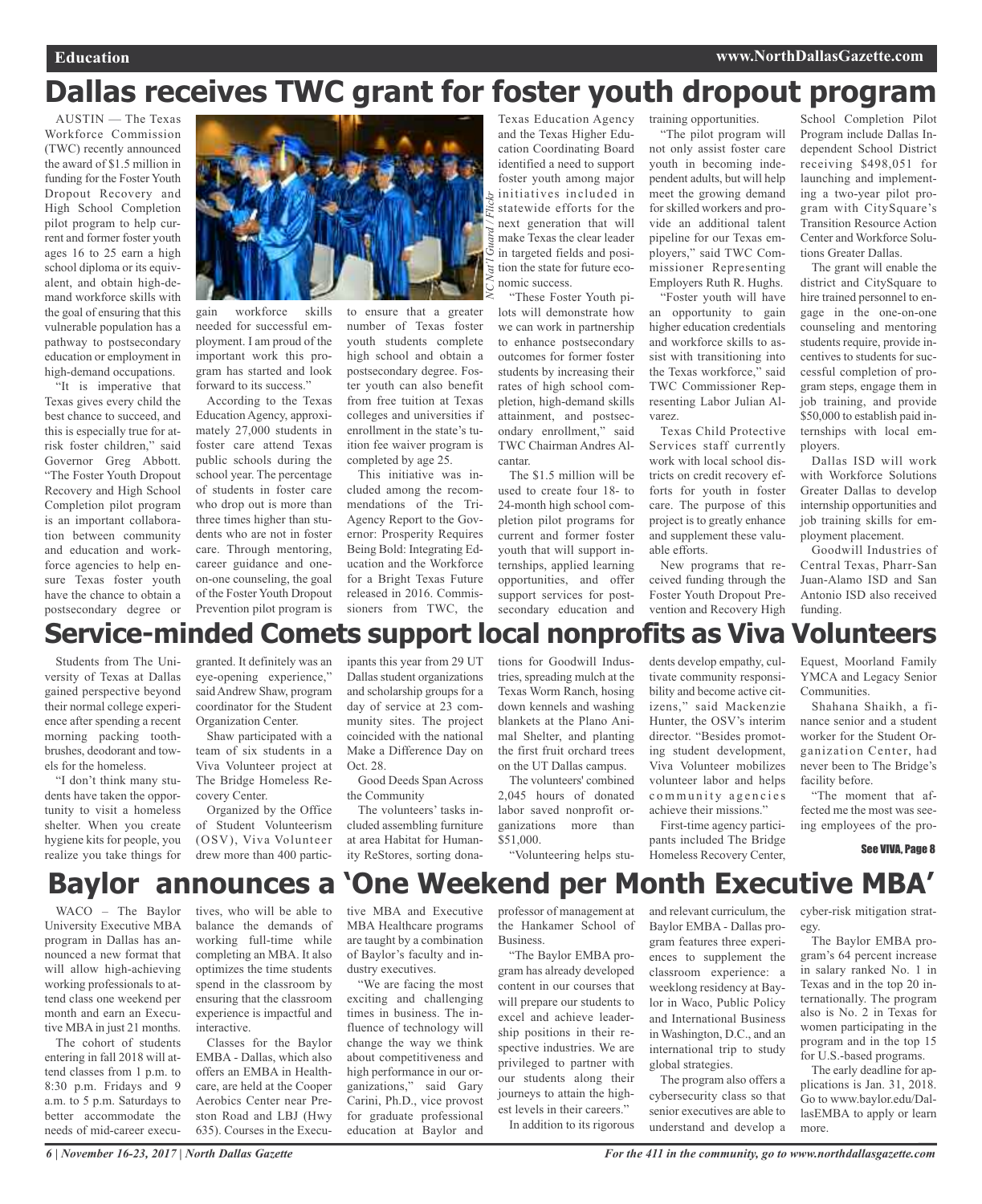# **Baby2Baby Network teams up with Drybar for Hope Supply Co. drive**

Hope Supply Co., a member of the Baby2Baby National Network, has partnered with Drybar Plano for a holiday drive benefiting homeless children in North Texas. The organizations are currently seeking donations by the community for new toys,



diapers, clothes and baby essentials.

Hope Supply Co. meets the critical needs of homeless

children across North Texas by providing necessities including diapers, wipes, clothing, hygiene products, school supplies and uniforms, toys and programs all year round to enhance their lives. The nonprofit is also the largest diaper bank in Texas and is

the only organization of its kind in North Texas providing these services to the homeless.

"The number of American families struggling to meet their families' basic needs is alarming," states Barbara Johnson, president of Hope

Supply Co. "Hope Supply Co. is working to keep up with the demand, to ensure that all children have the basic necessities to thrive and live a productive, joyful life." The local holiday drive is

now taking place at Drybar Plano and will continue through Monday, Jan. 8, 2018. Drybar is located at 7300 Lone Star Dr., Plano, TX 75024, at The Shops at Legacy.

For more information on the organizations, please visit hopesupplyco.org and baby2baby.org.

# **Dive In! Ribbon cutting ceremony held for renovated natatorium**

Irving ISD, in partnership with the City of Irving and North Lake College, held a ribbon-cutting ceremony to celebrate the newly renovated natatorium at North Lake College. The event showcased the \$7 million in renovations to the facility, which was built in 1985, and celebrated a partnership between Irving ISD, the city of Irving and North Lake College.

The 50-meter indoor

swimming facility is operated and managed by the City of Irving for joint use by the city and Irving ISD. It is open for year-round classes and swimming activities for the Irving community. The ribbon cutting event, held Monday, featured a warm greeting from Thomas Haley Elementary School students as well as performances by master swimmers from Pirouettes of Texas.

Refreshments were prepared and served by students in the national awardwinning hospitality and culinary program at Singley Academy. The ceremony included remarks by Irving ISD Superintendent of Schools Dr. Jose Parra; Irving Mayor Pro TemAllan E. Meagher and other city officials; and Dr. Christa Slejko and Dr. Eddie Tealer of North Lake College.



Representatives of Irving ISD, City of Irving and North Lake College snip the ribbon, symbolizing the completion of the renovated natatorium at North Lake. The three entities collaborate for joint use of the facility. Pictured are (from left) Irving City Councilman John Danish; Dr. Eddie Tealer, vice president of business services at North Lake College; Dr. Christa Slejko, president of North Lake College; John Watson, fa*cilities services director at North Lake College; Irving ISD Superintendent of Schools Jose L. Parra, Ed.D.; Irving ISD Board Vice President Randy Randle; Irving Mayor Pro Tem Allen Meagher; Irving Councilman Oscar Ward; and students Ethan Garcia and Lateefa Chowdhury.*

## **McKinney PAC wins \$150,000 grant funding with help of residents' votes**

McKinney's Main Street program won \$150,000 in grant funding from the Partners in Preservation: Main Streets campaign to "Polish Our Gem" and help maintain the McKinney Performing Arts Center (MPAC). MPAC was the only building nominated in Texas and the only courtroom-turned-theater in the running, making this a truly unique opportunity for McKinney. Residents were encouraged to vote daily during a month-long online voting campaign.

Partners in Preservation is

# **WEST,** continued from Page <sup>1</sup>

opportunities for people to come and earn their G.E.D., get Microsoft certified, and get hired by Dallas companies looking for new employees.

"What we've attempted to do at Friendship West has everything to do with, on one level, fighting for economic justice," Dr. Frederick D. Haynes III told the rest of the panel. "Dallas, like many

African American responsiveness of citizens to be fully engaged in the democratic process," the statement

Terry McAuliffe, Virginia's outgoing Democratic

read.

cities across this country, is being hit by gentrification – especially on our side of town"

"As churches, it is in our vested interest to understand our responsibility to get involved in public policy," Haynes continued. "It's good to develop…but your development can be sabotaged by economic injustice in the form of gentrification [or]

governor, told reporters that the election night victories were indeed a springboard for future elections, including the 2020 presidential

"This was a spark plug,"

pay-day predators having their way.'

a community-based partnership created by the National Trust for Historic Preservation and American Express to raise awareness of the importance of preserving historic places. McKinney was one of 25 participating Main Street programs, districts,

Dr. Haynes's church has gained notoriety for its West Wall Street event. The initiative provides an opportunity for black businesses to sell their products to church members between and after services on Sunday before Black Friday, allowing members the chance to get their holiday shopping done while supporting black businesses in the community.

There was also considerable talk amongst the ministers about churches being more selective in who they bank with, only banking with institutions that support the community and line up with the collective interests of black churches. Some even proposed the concept of a Dallas-based "black bank".

and communities competing for a grant. More than 920,000 votes were tallied across the nation and the top 10 cities with the most votes were awarded grants.

"Because of the efforts by our community and business partners, we were able to

"I believe we can grow financially, fiscally, and spiritually if we have a lending institution that we owned,"

"Voters across the country rejected the ugly politics we have seen this past year. Instead, they chose candidates who unite and inspire us."

sional Black Caucus also engaged voters. Rep. John Lewis (D-Ga.), urged everywin these funds for the improvements to the exterior of the McKinney Performing Arts Center. This was an extremely competitive challenge and every vote mattered. We are so grateful to our community for the commitment and devotion to

said Dr. Michael Bowie.

The idea gained considerable traction, with a member of the audience urging community leaders to create a black-owned bank during the question and answer portion of the evening.

"As the first and only black liquidator that closed Sunbelt Bank, I am pleading and asking – in the name of God, that we create a black bank now," said the questioner. "Will the black bank

one to vote.

"The vote is precious, almostsacred," Lewissaid. "It is the most powerful nonviolent tool or instrument in a democratic society [so] use it."

And, if that admonition

vote daily," said Amy Rosenthal, Director of McKinney Main Street. "We look forward to putting the funds to good use and preserving our gem by cleaning the exterior limestone, painting trim and repointing the historic brick."

be a part of the agenda?"

While much of the panel declined to indicate whether they would push for such an idea, there was much agreement on the need to coalesce around a common economic and community vision for the black community in South Dallas. The seven ministers present are expected to formulate a vision and plan to address the issues discussed the forum early next year.

endary civil rights leader reminded voters why participating is so important.

"I was beaten, left bloody and unconscious so that everyAmerican hasthe right to vote," Lewis said. "Friends of mine gave their lives. Do your part. Vote."

For the 411 in the community, go to www.northdallasgazette.com November 16-23, 2017 | North Dallas Gazette | 7

race.

**CARTER,** continued from Page <sup>2</sup>

McAuliffe said. "This is the revitalization of the Democratic Party in America." Former Vice President Joe

Biden said voters clearly sent a message to Trump. "A resounding defeat

tonight for President Trump," Biden tweeted.

Members of the Congres-

wasn't enough, the leg-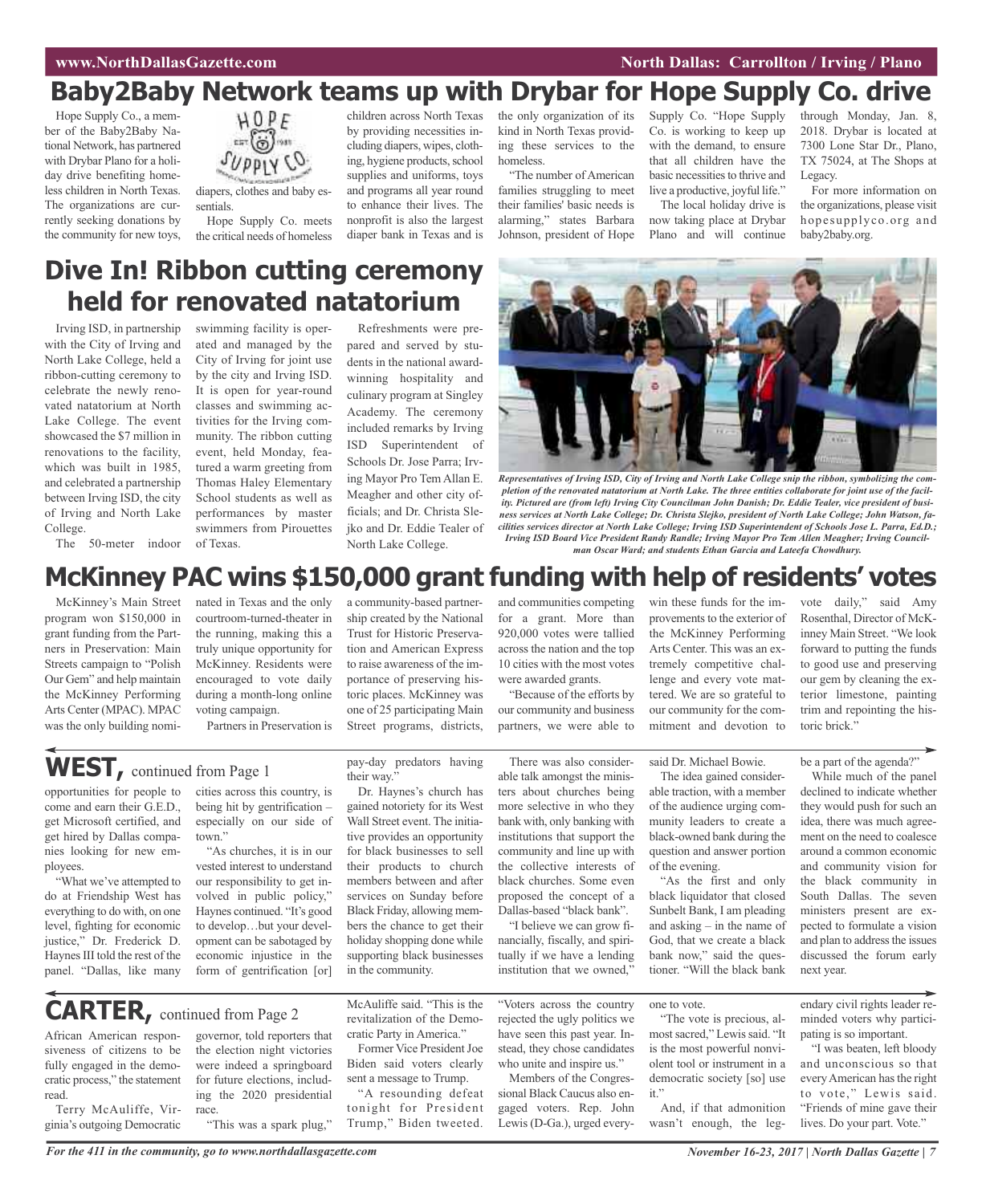### **City Briefs**

**Dallas** Young Black Professional (YBP) Dallas is hosting a **Fall After Work** event Friday, Nov. 17 from 6 p.m. to 10 p.m. at the PRYME BAR at 10333 Technology Blvd, Dallas. The event is organized to provide young black professionals the opportunity to connect with black-owned businesses, professionals, and intellectuals. It will bring together an estimated 300 black professionals and a number of businesses together for an evening of connecting and networking.

The Dallas Peace and Justice Center is hosting the **2017 Annual Peacemaker Awards Dinner** on Thurs-

day, Nov. 30 at 5:30 p.m. to 9:30 p.m. at DoubleTree by Hilton Hotel at 4099 Valley View Ln., Dallas. A reception will begin at 5:30 p.m., where fair trade and ecofriendly vendors will have booths set up for holiday shopping. A plated dinner will be served at 7 p.m. as the award program begins.

C.U.R.E. is hosting **CURE World AIDS Day: Because I Knew You** Thursday, Nov. 30 from 5:30 p.m. to 9 p.m. at the George W. Bush Presidential Center at 2943 SMU Blvd, Dallas. The event will provide attendees the opportunity to learn and recognize those who have been lost to AIDS. Proceeds from

"It took us 10 to 15 minutes to clean each stall and put down new bedding. Usually a staff of two handles that task, so we were able to free them up to do

the event will benefit C.U.R.E., an organization which provides housing, medical attention, and many other services for those affected.

#### **Garland**

Rhetta Bowers, Democratic candidate for Texas House District 113, is hosting **Afternoon Coffee with Rhetta** on Saturday, Nov. 18 from 12 p.m. to 2 p.m. at Firewheel Coffee at 3003 N President George Bush Hwy, Garland. The event provides voters of every political stripe the opportunity to meet the candidate and find out more about her campaign while also supporting a local Garland business.

other things. I would definitely do it again," said Burnett, who is also a student leader and peer advisor at the University's Military and Veteran Center.

Vivian Nguyen, a molecular biology sophomore and a student leader at the OSV,

#### gram who had gone through said. **VIVA,** continued from Page <sup>6</sup>

the program itself," Shaikh said. "It's very easy to get stressed out with whatever is going on in your life, but these people taught me to be grateful even in the toughest times."

Helping Hands Clean Horse Stalls, Build Playground

Lendon Burnett, an accounting and finance junior and an Army veteran, led a team of 10 student-veterans at Equest, the first therapeutic riding center in Texas and one of the largest in the country.

Volunteers mucked 30 horse stalls, "which is about how it sounds," Burnett

**Tales of the high seas...**



*assigned to USS Constitution, gives a presentation about the history of 'Old Ironsides' at Rosemont Middle School as part of a Fort Worth Navy Week presentation. Navy Weeks focus a variety of assets, equipment and personnel on a single city for a weeklong series of engagements designed to bring America's Navy closer to the people it protects, in cities that don't have a large naval presence (U.S. Navy photo by Mass Communication Specialist 3rd Class Casey Scoular/Released)*

*Boatswain's Mate 1st Class Amber Harned,*

*The Oct. 28 Viva Volunteer annual service event drew more than 400 participants including student-athletes, pictured above volunteering at Goodwill Industries. (Photo: UTD)*

#### **McKinney**

540 Mercantile is hosting its **November Trunk Show** on Friday, Nov. 17 from 5 p.m. to 8 p.m. at 221 East Louisiana Street, McKinney. The neighborhood marketplace – filled with apparel, artisan handcrafted jewelry, furniture, and home décor – will be unveiling a new necklace design to support the North Texas Food Bank. The event will also feature refreshments, hourly giveaways, and swag bags for attendees.

#### **Plano**

The **2nd Annual Pop Up Art Show** will take place Saturday, Nov. 18 from 11 a.m. to 5 p.m. at 4549 Old Pond Dr., Plano. The event

participated with a team of McDermott Scholars and badminton club members who joined other community volunteers in building a playground at the Moorland Family YMCA.

see the whole community



*The 12th Annual Gobble Hobble will take place Nov. 18 (Photo Credit: Richardson Gobble Hobble/Facebook)*

will feature 18 artists of beer tastings available. jewelry, pottery, sculpture, painting, leather goods, glass art, mixed media, and more. Local musician Kyle **Richardson** The **2017 Gobble Hobble 5K, 10K, and Family Fun Run** will take place

Brooks will be providing live music, Curls Candy and Cake Co. will be providing treats, and Four Corners Brewing Co. will have craft Saturday, Nov. 18 from 7 a.m. to 10 a.m. beginning at

thing that will make a difference for generations to come," Nguyen said.

sentative for the City of Richardson Community Services, expressed appreciation for students who

were eager to clean an elderly resident's backyard.

See BRIEFS, Page 15

"What I enjoyed the most was getting to know the students. They were very welcoming and helpful. I never once had to ask them to do something. They jumped right in," Deering said.



### **TWO FOR TEXAS:** GREAT MORTGAGE LOAN OPTIONS

The Texas State Affordable Housing Corporation's Home Sweet Taxas and Homes for Texas Heroes programs: helping low and moderate income homebuyers with a new mortgage loan or refinance anywhere in Texas.

#### Low Interest Rate Loans with Down Mortgage Credit Certificates (MCC) Payment Assistance IDPA) Grants

- Get up to 52,000 every year as a
- special tax credit.
	- Can be used with TSAHC's DPA

MEMBER FOIC E

Consult a tax advisor



www.Origin.bank/BuyAHome-TX

#### Origin Bank NMLS# 455990

- ISPA is a gift and never needs

- Several rate, loan and DPA

to be repaid

options available

Final approval subject to lender requirements and TSAHC Crasht and Qualifying Guidelines.

*8 | November 16-23, 2017 | North Dallas Gazette*

"It was heartwarming to

come together for some-

Sarah Deering, a repre-



#### **www.NorthDallasGazette.com**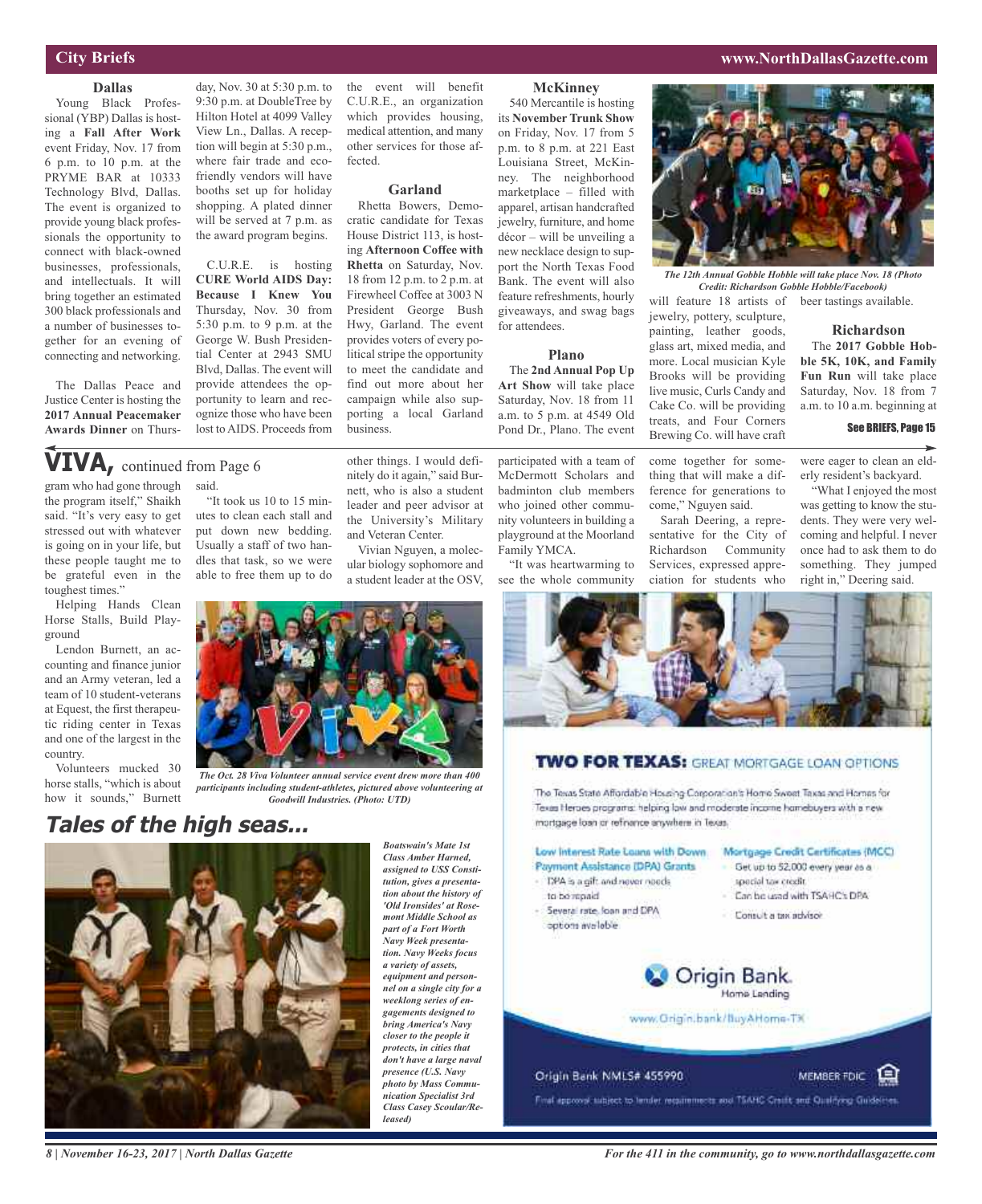# **Loss of Elliott was just one of the problems for the Cowboys**

By Dwain Price *NDG* Sports Special **Contributor** 

*Update: Ezekiel Elliott withdrew his appeal to the* 2nd U.S. Circuit Court of Ap*peals on Wednesday for a potential preliminary injunction. A hearing had been scheduled for Dec. 1 for that preliminary injunction,which could have halted Elliott's suspension after he sat out four games.*

*However, Elliott will now serve his entire six-game suspension and will not play again until the Cowboys host the Seattle Seahawks on Dec. 24.*

Entering this past Sunday's road game against theAtlanta Falcons, the loss of running back Ezekiel Elliott to an NFL-mandated six-game suspension appeared to be the Dallas Cowboys' biggest problem. However, after further review, the absence of perennial Pro Bowl offensive left tackle Tyron Smith was actually the team's biggest problem.

With Smith unavailable to play due to a groin injury, the Falcons took advantage of his backups and went on to bash the Cowboys, 27-7. And if the Cowboys don't find a way to better protect quarterback Dak Prescott by the time they host the high-flying Philadelphia Eagles on Sunday night at 7:30 at AT&T Stadium, they could very well wind up on the wrong end of that score, too.

In one of the worst performances by an offensive lineman in NFL history, Cowboys backup left tackle Chaz Green allowed unheralded Falcons defensive end Adrian Clayborn to sack Prescott an unprecedented five times. Clayborn added another sack against Byron Bell, and also forced two fumbles and recovered one fumble.

Clayborn entered the game with just two sacks on the season. And the Cowboys prestigious offensive line had previously allowed only 10 sacks in their first eight



games this season. *Pro Bowl Offensive Left Tackle Tyron Smith By Jeffrey Beall / Wikimedia*

However, Prescott spent Sunday running for his life all day against the Falcons and wound up getting buried by the Falcons, who sacked him eight times. In the aftermath, since the Cowboys coaches made no major adjustments to protect Prescott against the Falcons, that obviously hasto change against the Eagles.

If it doesn't, the Cowboys won't have a chance to win the NFC East and will instead spend the rest of this season chasing one of the NFC's two wild-card playoff berths.

Cowboys coach Jason Garrett tried to explain why he stuck with Green so long before finally replacing him in the third quarter with Bell.

"For the most part (Green) didn't do a good enough job," Garrett said. "Again, we're down 10-7 at the half and I wanted to give him another shot coming out in the second half, and then ultimately we made that change."

Green was very apologetic after the game, saying it was "unfortunate" that his haphazard play against the Falcons played a large role in the Cowboys falling to 5-4 on the season.

"It just hurts because I feel I let the team down,'' Green said. "You have some good days, you have some bad days.

"This obviously wasn't my best day at all.I'll take this on my shoulders, I'm going to look myself in the mirror and

I'll just fix the things that I need to fix.I'm going to get it fixed."

While it may be difficult for Smith to play against the Eagles and then turn right around and play four days later in the Thanksgiving Day home game against the Los Angeles Chargers, the Cowboys know they'll be without Elliott for at least three more contests. Elliott is slated to have a hearing on his domestic violence case on Dec. 1, in which he hopes the final two games of his six-game suspension will be thrown out.

Meanwhile, on the defensive side of the ball, linebacker Sean Lee went out in the first quarter of the loss to Atlanta with a strained hamstring and could miss several games. In all, Lee has missed 41 of the 123 games he could have played in during his career due to injuries.

"We don't anticipate him practicing, certainly immediately, this week," Garrett said. "It might be some time. "We simply have to play

better when he's not in there."

Linebacker Anthony Hitchens hopes the Cowboys can step up their productivity on defense to compensate for the loss of Lee.

"It's not as much as what more I can do," Hitchens said. "I just got to do it consistently and keep that up.

"That's a start for our defense, and as long as I'm playing good ball that's all I can control. Throughout the week I just got to work with

Sean – if he's not playing – and just ask him what does he see on this play or this formation." The Cowboys are 0-3 this

season in the games Lee hasn't played in, or when he left the game early for good, as was the case against the Falcons.

"I'm going to be the guy making the (defensive) calls if he's not (playing)," Hitchens said. "So I'm just trying my best to imitate him and to get everyone lined up. "He's going to help me

throughout the week." A win over the Eagles

would be a big boost for the Cowboys. After all, the Eagles have the best record in the NFL at 8-1, are three

games ahead of the Cowboys in the NFC East race, and have shown no visible signs of slowing down.

> "As you know it's a rivalry game (and) they're big and physical," defensive end David Irving said. "It starts with us up front.

"We've got to control the game. It's simple as that."

Led by quarterback Carson Wentz and running back Jay Ajayi, the Eagles are fourth in the NFL in total yards (377) per game), fifth in rushing yards (1,232) and 15th in passing (2,162 yards). That one-two punch has been the hallmark of Philadelphia's success.

"He's balling, it's evident," Irving said of Wentz. "That's

tough when you've got a team that can run and pass, and he's a good quarterback.

"In order to have success we're going to have to try to make them one-dimensional. If they can run and pass on us it's going to be a pretty hard day."

A "pretty hard day" the Cowboys hope will end in their favor.

"It's a big game for us coming after that loss," Hitchens said. "I think overall we just need to focus on what we can do, and that's just getting better as a defense and getting better as a team."

And also focus on finding a way to better protect Dak Prescott.

**RE-ELECT** TUDGE KIM BODKS www.doekinnooku.com DEMOCRATIC PRINTED MARCH & 2018 Thu, Nov. 16; Fri, Nov. 17; Sat, Nov. 18 at 8 pm Sat, Nov. 18 & Sun, Nov. 19, 2017 at 2 pm N CENTER **EXAS®PAR** 

Starring Tony Award-winner Lillias White & Willy Welch

A Musical, Based on True Events by Alan Govenar<br>Directed by Akin Babatunde

The musical journey of a man and a woman - one white, one black - invited to France to perform. They have never met, have no professional singing experience and face the challenge of working together and co-existing in an unfamiliar world.

www.eisemanncenter.com = 972.744.4650

The Ballas Morning News **WFAA's obc** 

Eisemann Center for Performing Arts = 2351 Performance Dr. = Richardson, TX 75082



*NDG Entertainment Ticket Giveaway!!! Follow North Dallas Gazette on Facebook, Twitter and Instagram to keep up on all the latest!!!*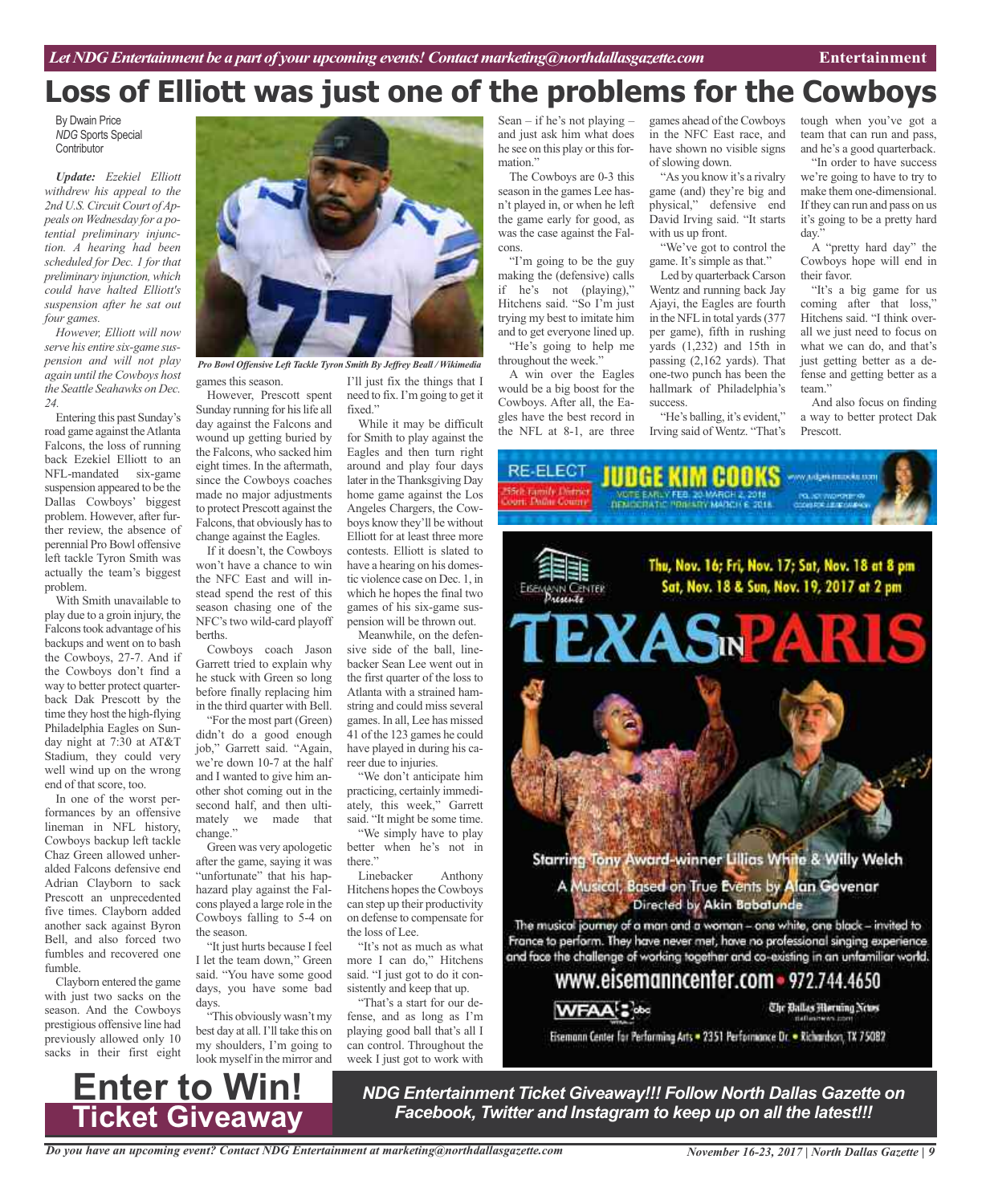# **Novitiate delivers a gripping look into the hidden world of the religious life**

By Joe Farkus *NDG* Contributing Writer

Of the more than 1.2 billion Catholics in the world, only 50,000 are living lives as nuns in convents, monasteries, and abbeys all over the world. That's a 72% decrease from 1965 when that number totaled 180,000. What's changed since 1965? Novitiate successfully captures both the earth-shaking changes to the Catholic Church that occurred as a result of Vatican II, a council called by Pope John XXIII which many view as the signature event that modernized



the centuries-old Christian Margaret Qualley as the institution and its traditions, and the intense and often cruelly isolated life religious women seek in devotion to Jesus Christ.

Starring the compelling and worrying her mother teenage devotee Cathleen, the film tells the story of her entrance into a convent as she pursues a calling to the holy sisterhood. Shocking *Novitiate opens in select Dallas theaters Friday, Nov. 10 (Courtesy Photo)*

(Julianne Nicholson), Cathleen undergoes a dramatic transformation as she witnesses the ironically unforgiving Reverend Mother's (Melissa Leo) attempts at preserving the traditions and harsh life of her convent and church.

Qualley delivers an understated, yet riveting, performance as the film's protagonist. Director Margaret Betts somehow captures the mystery of faith and the fervent religiosity of a select group of young women who feel called to a life of uncommon silence and isolation in order to please God. Betts cleverly

keeps the story contained inside the walls of the convent, rarely peeking out beyond its stone-cold walls to witness the world changing rapidly around the Sisters.

Some of Novitiate's strongest and most emotionally-charged moments come as a result of Dianna Agron's performance as Sister Mary Grace, a calm and empathetic nun who displays the kind of compassion seemingly unknown to the convent's leadership. Her inability to come to terms with the older Reverend Mother's often sadistic punishments accurately reflects the wider conflicts within the church at-large during Vatican II and the surrounding years.

For better or worse, the evidence has proven a gentler, less insular Catholicism emerged from the ashes of the pre-Vatican II church. What Betts' film does better than anything is showcase the change through a deeply personal and moving narrative delivered with an excellent screenplay and superb performances.

*Novitiate* was released in select Dallas theaters Friday, Nov. 10. The film is rated R and intended for mature audiences only.

# **NDG readers can win tickets to 70s Soul Jam featuring The Whispers, Delfonics and Chi-Lites**

forming Arts Center and MEG Present the 70s Soul Jam featuring The Whispers, Delfonics and Chi-Lites at 8 p.m. Saturday,

The nonprofit AT&T Per- Nov. 25 at the Majestic for more details. Theatre in downtown Dallas. North Dallas Gazette readers can win tickets to the show. Visit our Facebook and Instagram pages

One of R&B music's most beloved and consistently popular vocal groups, The Whispers, began their legendary and timeless ca-

reer in 1963. Twin brothers Walter and Wallace Scott joined with friends Nicholas Caldwell, Marcus Hutson, and Gordy Harmon

See SOUL, Page 12



*The legendary Whispers (Courtesy Photo)*

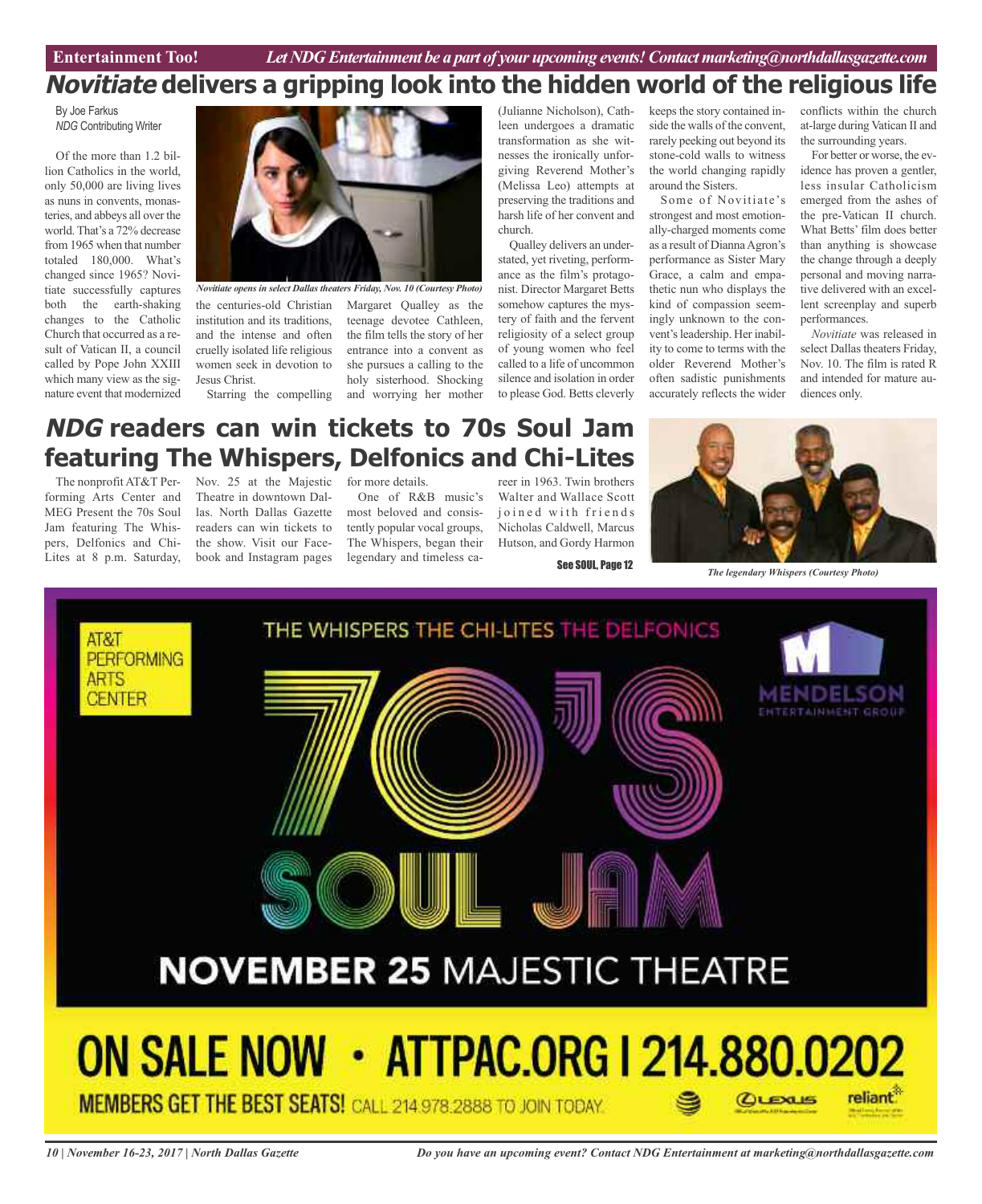# **Developers break ground on new Redbird development Starbucks**

City and community leaders gathered on Tuesday to break ground for one of the only Starbucks in southern Dallas and to launch the construction phase of the redevelopment of Southwest Center Mall under the brand Reimagine RedBird.

"The construction of a Starbucks represents the first step in the redevelopment of RedBird into a center of quality. For too long, southern Dallas has been underserved and underestimated," said Peter Brodsky, Southwest Center Mall owner and developer. "My hat is off to Starbucks for recognizing the untapped market for their products



and for entering this market in a way that lifts the community up."

"Starbucks is emblematic of the ethos of Reimagine RedBird—to provide the community with quality amenities while ensuring that the whole community benefits from the redevelopment," Brodsky added.

The new Starbucks, which is scheduled to open in spring 2018, represents the company's commitment

to expanding into underserved areas with untapped economic potential and a move towards revitalization.

It is one of 15 similar stores the company is opening across the country. The RedBird Starbucks is expected to add economic opportunities by hiring locally, providing in-store job skills training for youth and working with local minority-owned businesses in the

RedBird area. "This is a historic moment for us in Dallas as we continue to work with the city's business and civic leadership to create opportunities for all," said Traci York, regional vice president for Starbucks south central operations.

"From our efforts to connect youth to jobs at the Dallas Opportunity Fair in May, to today's groundbreaking event for our upcoming RedBird store, we want to show that with meaningful investment and a creative business model that reflects the needs of the community, we can create the kinds of economic opportunities that have the potential to generate long-term impact. This is both an opportunity to grow our business in Dallas by reaching new customers, and to be part of a local solution for social change."

Starbucks will be at home among the new retail, office space, apartments, hotel and green areas that are part of "Reimagine RedBird," a vision for the revitalization and expansion of what is now Southwest Center Mall into a high-quality complex where people in southern Dallas can work, dine, and shop without leaving their community.

cated at 3662 W. Camp Wisdom Road, in the intersection of U.S. Highway 67 and Interstate 20.

**Marketplace**

"This is a very exciting time for southern Dallas as new opportunities and economic development like Reimagine RedBird begin to flourish," said Dallas Mayor Mike Rawlings.

"The revitalization of RedBird Mall and the construction of this new Starbucks are examples of how businesses are recognizing the untapped potential of southern Dallas by committing to the area and its residents with offerings that are commonplace in other parts of the city."

### The development is lo-

### technical colleges or the **El Centro College receives \$126,000 job-training grant**

Texas Engineering Extension Service. The Self Sufficiency Fund pays for curriculum development, instructor fees and certifications, training materials, certain work-related expenses for trainees and some training equipment for targeted industry clusters. In fiscal year 2017, the Self Sufficiency Fund grant program awarded over \$2.1 million dollars to train 1,127

AUSTIN - The Texas<br>Workforce Commission Commission (TWC) has awarded El Centro College a \$126,000 Self Sufficiency Fund training grant to help 60 individuals transition into the workforce. The grant will help provide job training skills for occupations such as licensed insurance sales producers. Grant funding from the Self Sufficiency Fund will assist in developing the technical education and learning environment that will lead to industry recognized certificates and credentials.

"This Self Sufficiency

Fund grant will help provide training that benefits both the local community and its workforce," said TWC Commissioner Representing Labor Julian Alvarez. "Ensuring that employees have access to education that enhances their skillsets is key to Texas maintaining a talented labor force. This grant will help with the state's workforce endeavors." The Self Sufficiency Fund

provides funding to eligible training providers including nonprofit 501(c)(3) community-based organizations, Texas public community or

**STRESS,** continued from Page <sup>4</sup>

at the association between stressful events and obesity in a snapshot of time, future studies should look at the relationship longitudinally, following people for weight gain over time after life events have occurred, according to Albert.

"This is important work because women are living longer and are more at risk for chronic illnesses, such as cardiovascular disease. The potential public health impact is large, as obesity is related to increased risks of heart attack, stroke, diabetes and cancer, and contributes to spiraling healthcare costs," Albert said. Co-authors are Fumika

Matsushita, M.P.H.; Alan M. Zaslavsky, Ph.D.; Tiffany Powell-Wiley, M.D., M.P.H.; Natalie Slopen, Sc.D. and Julie E. Buring, Sc.D. Author disclosures are on the abstract.

The National Institute on Aging, National Cancer Institute and National Heart, Lung and Blood Institute funded the study.

The American Heart Association is devoted to saving people from heart disease and stroke – the two Initiatives provides technical assistance at no charge to leading causes of death in the world. We team with millions of volunteers to fund innova-

A team of experts from TWC's Office of Employer

Texans.

tive research, fight for stronger public health policies and provide lifesaving tools and information to

prevent and treat these dis-

eases. The Dallas-based association is the nation's oldest and largest voluntary organization dedicated to fighting heart disease and stroke. To learn more or to get involved, call 1-800-AHA-USA1, visit heart.org or call any of our offices around the country. Follow us on Facebook and Twitter.

help streamline Self Sufficiency Fund project development.

For more information,

contact the Outreach and Project Development Consultants at 877-463-1777, customizedtraining.solutions@twc.state.tx.us or locate resources on the TWC's Self Sufficiency Fund webpage.



*For the 411 in the community, go to www.northdallasgazette.com*

*November 16-23, 2017 | North Dallas Gazette |11*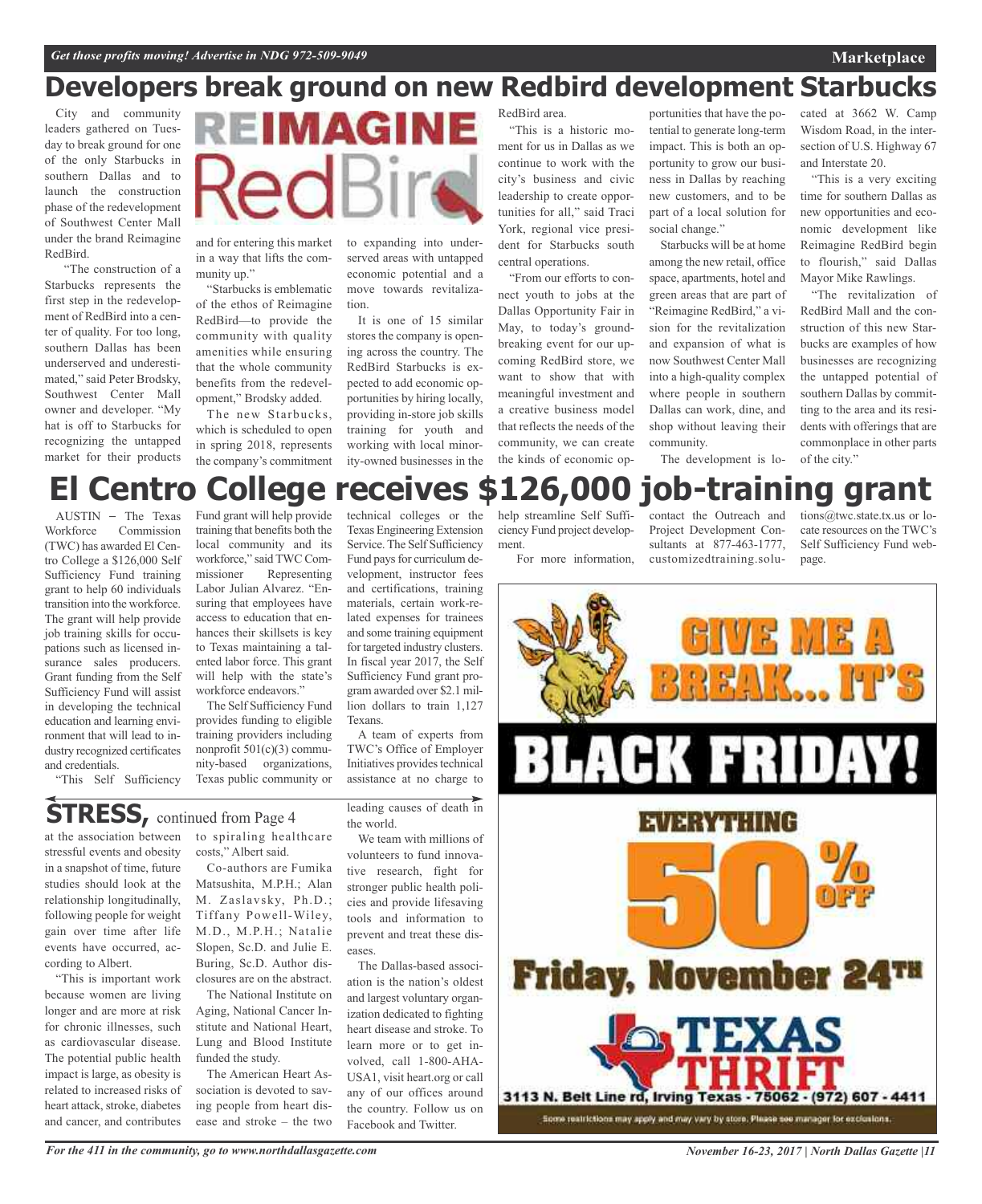### **Companies compete at 2017 Fall Fit Company Challenge**

(EINPresswire.com) On October 21, 2017 participants from companies located in the Dallas area took part in the Fit Company Challenge, a corporate wellness event hosted by the Fit Company Institute. The challenge provided area companies an opportunity to come together as a team and spend an evening exercising, pushing their physical and mental limits and showing the importance of living a healthy lifestyle. Companies split their team

into squads of 3 to 4 people who worked together to complete a variety of fitness stations to challenge their fitness level and earn points for their company. Teams chose what level to go through each course which allowed participants of all fitness levels to push their physical fitness without going too far out of their comfort zone.

On event date, volunteers assisted the contenders through the courses from FITNZ 360 (www.FITNZ360.com). Participants challenged their strength, conditioning, power, agility, and ended with a test of endurance to show their companies and colleagues that they practice what they preach.

The challenge was held at Flag Pole Hill Park, located a short drive from downtown Dallas.

**Top Companies by Division Medium Division** 1) General Datatech LP 2) Niagara Conservation 3) Amino Transport **Small Division**

1) Kapstone Paper 2) Chapman, Hext & Co.,

P<sub>C</sub> The Fit Company Institute is based in Austin, Texas and is dedicated to help companies thrive through wellness. The Fit Company Challenge helps companies be their best by creating the most productive, focused, energetic, happiest, and cohesive teams



*General Datatech LP took the top honors in the medium company division for the Fit Company Challenge. (Courtesy photo)*

# **Frost Bank recognized for \$8.8 million to affordable housing**

possible.

Frost Bank, a member of the Federal Home Loan Bank of Dallas (FHLB Dallas), was recently honored with FHLB Dallas' 2017 CARE Award. An acronym that stands for "Community Area Revitalization Efforts," the CARE Award recognizes Frost Bank's affordable housing achieve-

ments over the past 20 is important to us. It's part years.

"Frost Bank is committed to making a positive impact on the community through revitalization and partnerships with those who share in our mission," said Donna Normandin, senior vice president and CRA officer at Frost Bank. "Giving back

of who we are as a company.'

In conjunction with the award, FHLB Dallas contributed \$7,500 to a community-based organization of Frost Bank's choice. After working with Houston-based nonprofit, Change Happens, for the

last eight years, Frost Bank selected the organization to receive the funds because of its Hurricane Harvey relief efforts in the community.

Established in 1989, Change Happens is a  $501(c)(3)$  that provides outreach services to Harris County. Since the inception of the partnership with

AT&T Performing Arts Center Winspear Opera House Box Office at 2403

Change Happens, Frost Bank has donated almost \$80,000 and many volunteer hours in support of the nonprofit's mission.

Change Happens CEO and Founder, the Rev. Leslie Smith, said he was thrilled to learn of the unexpected funding, which will be used to further the orga-

Flora Street. The Box Office will open 10 a.m. – 4:30 p.m. Monday through nization's mission.

"At Change Happens, we work tirelessly to provide services to adults and at-risk youth in Houston with the goal of empowering those individuals to become positive and productive contributors to the community,"

#### See FROST, Page 14

Friday and before performances – closed Saturdays and Sundays.



Ob you want a career that provides health, vision, and dental insurance on your first day? How about a pension plan?

Martin Marietta is now accepting applications in multiple locations for the following positions:

Mixer Driver Concrete (Reg II) 2017-3315 and 2017-3314] - operates concrete mixer truck between plant locations delivering concrete to various job sites. Must have a valid class A or B driver's license. Prefer 1 year of experience driving a Mixer, Tanker, or Rock Truck. Must have a good driving record and pass DOT crug screen and physical.

Mobile Mechanics (Reg ID 2017-3259 and 2017-3406) - Performs all top-level truck repairs on mobile equipment to include: Ready Mix trucks, Aggregate trucks, and Tankers. Minimum of 2 years' experience maintaining diesel engines required.

Tanker/Aggregate Hauler (Req ID 2017-3129) - Operate aggregate truck for Ready Mix in a safe and efficient manner adhering to DOT rules and regulations. Must have a valid class A driver's license. Prefer 1 year of experience operating diesel tandem truck and/or Ready Mix truck. Must have a good driving record and pass OOT drug screen and physical.

Please apply on the Careers page at www.martinmarietta.com and enter the corresponding Reg ID in the Search box.

We pay top dollar. Join the safe driving team at Martin Marietta today!

We are an equal opportunity employer. Women, minorities, veterans and individuals with disabilities are encouraged to apply.

to form a local singing group. **SOUL,** continued from Page <sup>10</sup>

The Delfonics were one of the first groups to sing in the sleek, soulful style that became popularized as the "Philadelphia sound." A vocal trio made up of brothers William and Wilbert Hart and high school friend Randy Cain, the Delfonics roots go back to doo-wop singing at school dances in the early '60s. The Chi-Lites were originally formed as the Hi-Lites at Hyde Park High School in Chicago in the late 1950s as the Chanteurs (Eugene Record, Robert "Squirrel" Lester, and Clarence Johnson).

They later teamed up with Marshall Thompson and Creadel "Red" Jones of the Desideros to form the Hi-lites. Noting that the name Hi-lites was already in use, and wishing to add a tribute to their hometown of Chicago, they changed their name to "The Chi-Lites" in 1964.

If you do not win your tickets, the prices for 70s Soul Jam featuring The Whispers, Delfonics and Chi-Lites range from \$99 – \$49 and can be purchased, at www.attpac.org, 214- 880-0202 or in person at the

## **Workers Defense hires political team to Win for Texas Families in 2018**

time Houstonian, Tyler

Workers Defense Action Fund (WDAF) announced recently new staff hires to its political team to win for working families in 2018.

"In 2017, Texas families were a political punching bag for Governor Abbott and others. We've vowed to fight for Texas families at the ballot box and that was not an idle threat." said Jose P. Garza, executive director ofWorkers Defense Action Fund. " As we look towards 2018, we will work to ensure working families continue to build power in all corners of this state."

WDAF welcomes long

James, in his new role as Political Director. In his previous role, James's served as a Political Advisor to Mostyn Law Firm.James has worked on creating access and power for working people on the issues that affect their lives. He has worked on state and local races around Texas, most notably on the Harris County Project and the Sylvia Garcia for Texas Senate Campaign. "Every Texan deserves a

fair shot to get ahead. Whether the issue is wages, paid sick, or student loans. Texans deserve to be able to take care of themselves and

their families," said Tyler James, political director of Workers Defense Action Fund. "2018 is our opportunity to change the power dynamics in Texas."

WDAF's former Dallas Campaign Manager Diana Ramirez is moving into a new role as Deputy Political Director. Diana grew up in North Texas and has spent her career fighting for immigrant families and working families. Last election cycle, Diana ledWorkers Defense's efforts in HD 107 and run other successful voter engagement programs in the Dallas area.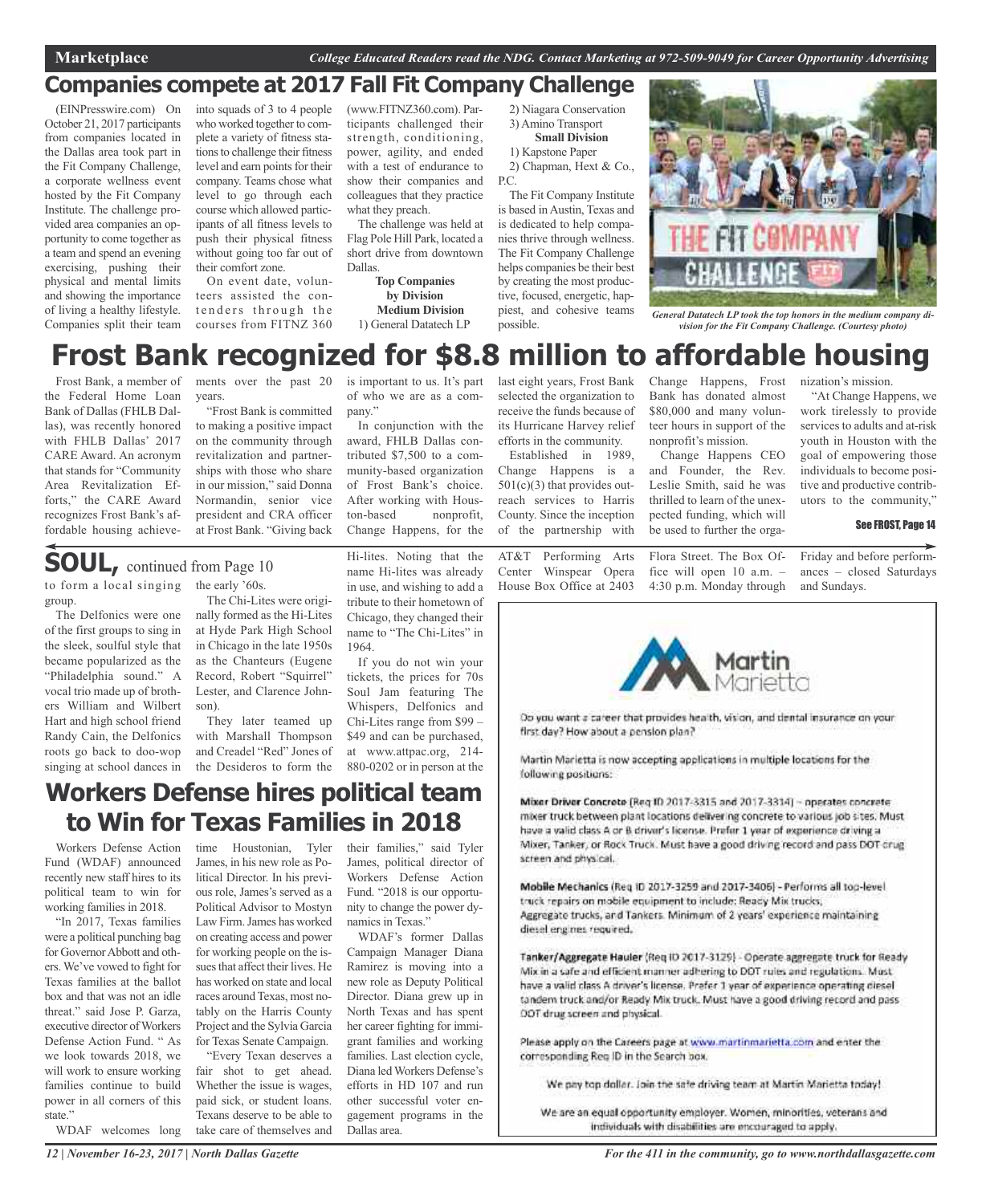the Dallas area's finest em-

All of the companies at our job fairs have open positions they are seeking to fill. Remember, the best way to be considered for a position is to meet the hiring managers in person. Plan to attend this event! Positions in the following areas are typically available: Sales, Customer Service, Call Center, Management, General Business, Marketing, etc. The fair will be from 10 a.m. to 1 p.m. at the Embassy Suites by Hilton at Dallas DFW Airport South at 4650 West Airport Freeway, Irving, TX

ployers.

75062.

**Dallas Career Fair** Ready for a new career? National Career Fairs is under new ownership and we are driving employers and future employees together faster then ever before. Now Is The Time, Start or Advance Your Career Today! WE ARE HELPING AMERICA GET

# **Upcoming DFW area job fairs**

#### **Nov. 16 The Colony Career Fair**

This event is designed to get you in front of hiring managers looking to fill sales positions in varying capacities. This is not a cattle call career fair with hundreds of other candidates and lines out the door. We will have multiple companies in attendance ranging from fortune 500 businesses to local organizations. Please plan on arriving a few minutes early with 15 printed copies of your resume, come dressed for a professional interview, and feel free to bring a friend. This fair will take place at 6 p.m. at the Fairfield Inn & Cascades Events Center at 5909 Stone Creek Dr., The Colony, TX 75056.

#### **Plano Career Fair by National Career Fairs**

Are you looking for a job? Are you tired of sending resumes left and right and never getting an answer?

If you are, dress in your best professional clothes, bring resumes and visit our Plano Career Fairs. You will have the opportunity to meet top employers and to interview for several positions during the course of the day, meeting the people who make the hiring decisions. You will save a lot of time since there will be no



need to craft a customized personal statement for each company you visit:

You'll be able to tell them why you wish to work for them, and you'll have the chance to sell yourself. Our employers send their managers to carry out onsite interviews.

Don't wait for someone to call you for an interview. Sign up for our next career fair and give off a first impression that makes a lasting career. The fair will be held from 11:00 a.m. to 2:00 p.m. at the Comfort Inn & Suites at 700 Central Parkway East, Plano, TX 75074.

#### **Nov. 20 Career Job Fair for Customer Service Representatives**

We are having a Open House Job Fair! Please join us to learn more about the positions that we have to offer. We have multiple locations to staff in the Dallas- Ft. Worth Metroplex area. Register to RSVP a spot. Please feel free to call if you have any questions-972-891-9975. The fair will be held from 9 a.m. to 3 p.m. at 13154 Coit Rd, Suite 209, Dallas, TX 75240.

**Arlington Job Fair** By attending a JobNewsUSA.com Job Fair you will find opportunities to: Build your professional network. Meet one on one with recruiters & hiring managers from top employers who are now hiring for immediate openings in your local area. Find out about an employer's upcoming opportunities that may not be advertised to the general public. Some employers will offer on the spot interviews and job offers, this is a unique opportunity to get guaranteed face time and make personal connections. Pre-register now to attend. You will receive a reminder email two days prior to the event. Job seekers are encouraged to dress professionally and bring resumes or work history with them to the event. This fair will be from 10 a.m. to 2 p.m. at the Hilton Arlington at 2401 East Lamar Boulevard, Ar-

**Nov. 30**

#### **Dec. 6 Dallas Job Fair**

lington, TX 76006.

Come meet with hiring managers from local, national, and Fortune 500 companies for free at our Dallas Job Fair. You will be meeting with decision makers face to face, so wear a suit and dress for success. Update your resume and

bring 15+ copies to be able to offer a resume to every manager you speak with. There might be companies and industries you are not familiar with, but take the time to speak with them. It might be your dream job. The fair will be held from 9 a.m. to 12:30 p.m. at the Sheraton Dallas Hotel by the Galleria at 4801 Lyndon B. Johnson Freeway, Dallas, TX 75251.

**Dec. 7**

**Dallas Career Fair** You'll meet face-to-face with hiring decision-makers from some of the areas top employers. Dress professionally and bring plenty of resumes, because they're here to hire. Walk in and start interviewing, it's that simple. Save time, money and effort interviewing with multiple companies in one day at one location. Many of these companies have several openings and are eager to meet with you. You're no longer just a piece of paper. Attend the career fair and get in front of decision makers. The fair will be from 11 a.m. to 2 p.m. at the Doubletree Hotel at 2015 Market Center Blvd, Dallas, TX 75207.

**Dec. 13 Job Fair of Dallas**

Plan to attend and meet face-to-face with several of



REGISTER ONLINE TO TAKE THE CITY OF IRVING'S NEXT CIVIL SERVICE ENTRANCE EXAM

**Attention Suppliers of Goods, Services and Construction Review Competitive Opportunities at https://garlandtx.ionwave.net www.garlandpurchasing.com 972-205-2415**

GARLAND

#### *www.cityofirving.org*

*The City of Irving does not discriminate on the basis of race, sex, religion, age or disability in employment or the provision of services.*

### **Paid Internship opportunity for writers, college students in the Dallas Area**

The *North Dallas Gazette* has an internship position available. The goal is to provide students and aspiring writers an opportunity to gain published clips, experience and professional feedback.



The position is for up to 20 hours a week at \$8.00 per hour. Applicants must have reliable transportation.

**Send resume and writing samples to: businessoffice@northdallasgazette.com**

*For the 411 in the community, go to www.northdallasgazette.com*

### **Equal Opportunity Employer**

We Are Accepting Applications for Concrete Mixer Drivers and Heavy Equipment Mechanics

BACK TO WORK! The fair will be held from 11 a.m. to 2 p.m. at the DoubleTree by Hilton Dallas – Love Field at 3300 W Mockingbird Ln, Dallas, TX 75325.

#### **Dec. 14 Dallas Job Fair**

Organized to assist those looking for careers in outside sales, inside sales, entry, mid, and senior level sales positions. Multiple companies will be hiring at this event. Registration is not required. All who attend are encouraged to come early to make time for multiple interviews. Professional attire is expected and attendees are asked to bring more than 10 copies of their resume to the event. Hiring managers from different companies will all want a copy. This fair will be held from 9 a.m. to 1 p.m. at the Embassy Suites – Dallas Market Center at 2727 N. Stemmons Freeway, Dallas, TX 75207.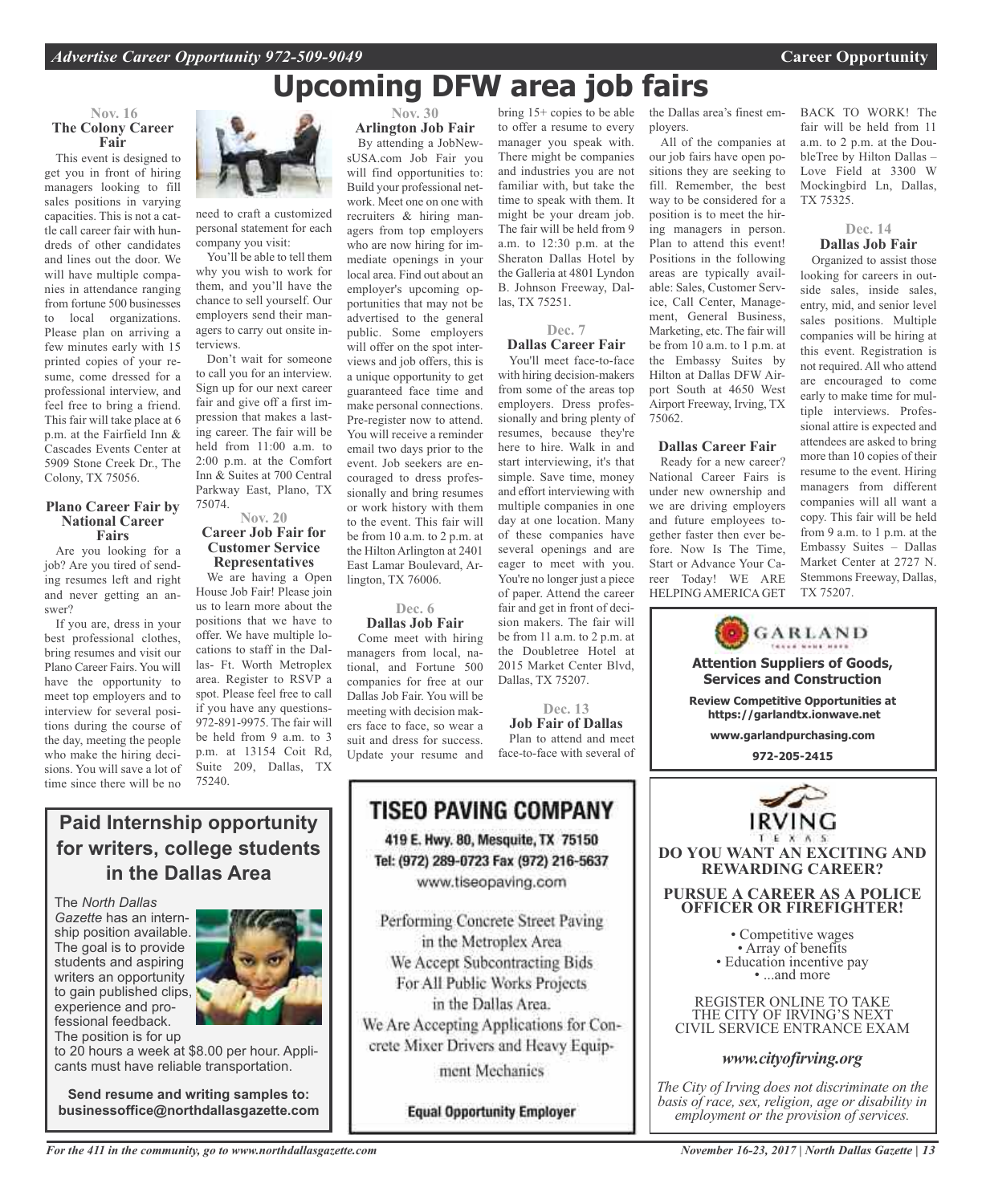#### **BETHEL BIBLE FELLOWSHIP, CARROLLTON (A PLACE TO BELONG)**

*NOTICE: Pastor Woodson serves the community by providing "Professional Therapy and Counseling Services" on a "Sliding Fee" scale. To schedule an appointment call the Pastoral Counseling Center at 972-526-4525 or email the church at www.bethelbiblefelloswhip.org*

Discover Hope and Help for daily living; and, you don't have to be a member to come. The Connect-2-Reflect (C2R) meetings are held in comfortable and relaxed homes, one in Carrollton and one in Plano, refreshments are served. Call the church for details.

#### **November 19, 9:45 a.m.**

You're invited to our "Prayer and Meditation" at 9:45 am. You will be blessed and inspired. You don't want to miss this as we celebrate service to God our community and all mankind.

#### **November 22, 7 p.m.**

Join us in Wednesday's Prayer and Bible Study Class with Pastor Brenda Patterson, Senior Pastor Woodson, Pastor Larry Gardner, Pastor Bernadette and others conducting a new study on the book of Ephesians with supporting chapters and verses. Spiritual maturity is God's desire

for you; it's Time to Grow in the Word of God.

Dr. Terrance Woodson, Senior Pastor 1944 E. Hebron Parkway Carrollton, TX 75007 972-492-4300 www.bethelbiblefelloswhip.org

#### **FELLOWSHIP CHRISTIAN CENTER CHURCH IN ALLEN "THE SHIP"**

 $\mathcal{L}_\text{max}$  , which is a set of the set of the set of the set of the set of the set of the set of the set of the set of the set of the set of the set of the set of the set of the set of the set of the set of the set of

**November 19, 8 a.m.** Join us in our Sunday Morning Services as we praise and worship God in the Joycie Turner Fellowship Hall; followed by our Sunday Worship Services; and bring someone with you, you will be blessed.

#### **November 22**

Join us in our Wednesday's 12 Noon-Day Live, Prayer and Bible Study and/or our Wednesday Night Live, Prayer and Bible Study at 7 p.m. to learn more about God's Word. Be encouraged by God's plan for your maturity and His glory; and most of all; be prepared to grow.

Dr. W. L. Stafford, Sr., Ed. D. Senior Pastor 1609 14th Street Plano, TX 75074 Future Building location is 2450 K Avenue #300 Plano, TX 75074 972-379-3287

#### www.theship3c.org  $\overline{\phantom{a}}$  , which is a set of the set of the set of the set of the set of the set of the set of the set of the set of the set of the set of the set of the set of the set of the set of the set of the set of the set of th

**INSPIRING BODY OF CHRIST CHURCH, Let's Go Fishing! MATTHEW 4:19**

**November 17, 7 p.m.** All men are invited to Men's Ministry meeting each Friday night at 7 p.m., (IBOC promotes proactive male leadership.)

**November 19, 10 a.m.** You're invited this Sunday as we praise, worship, honor and magnify God's Holy name in songs and the spoken word.

**November 20, 7 p.m.** Join us in Monday School as we grow in God's Word and learn what God has to say to us.

Pastor Rickie Rush 7701 S Westmoreland Road Dallas, TX 75237 972-372-4262 www.Ibocchurch.org

 $\overline{\phantom{a}}$  , which is a set of the set of the set of the set of the set of the set of the set of the set of the set of the set of the set of the set of the set of the set of the set of the set of the set of the set of th

#### **MT. OLIVE CHURCH OF PLANO (MOCOP) (Uniting the Body of Christ Among Nations)**

**November 19, 10 a.m.** Join us for Morning Worship Service as we praise and worship God for His Honor and His glory; and don't forget to comeback at 7 p.m. for our Brazilian Church.

**November 22, 7 p.m.**

# **FROST,** continued from Page <sup>12</sup>

said Rev. Smith. "The funds from Frost Bank help us further our mission, and we couldn't be more thankful."

Since 1998, Frost Bank has invested more than \$8.8 million in Texas communities using FHLB Dallas'Affordable Housing Program (AHP), which assists in the purchase, construction and/or rehabilitation of owner-occupied, rental and transitional housing, as well as other grant programs offered by FHLB Dallas. These programs focus on promoting and strengthen-

ing relationships between community-based organizations, small business development, home rehab for special-needs and elderly residents and down payment and closing cost assistance for first-time homebuyers.

"Frost Bank has been a strong contributor to many of the affordable housing and economic development projects in Texas," said Sanjay K. Bhasin, president and CEO of FHLB Dallas. "Congratulations to everyone at Frost Bank on this

well-deserved award. It is our distinct honor to partner with them to serve Texans in need."

FHLB Dallas provides members with grant pro-



*At left: Frost Bank Senior EVP Bill Sirakos, Frost Bank Senior VP and CRA Officer Donna Normandin, FHLB Dallas First VP and Director of Community Investment Greg Hettrick, Frost Bank VP Jacob Cavazos and FHLB Dallas President and CEO Sanjay Bhasin.*

through Shiloh; grow in Christ through the study of God's Word; and Serve God through service to each other and to the world. John 12:26.

You're invited to our Wednesday's Bible Study class; you will learn what God has to say to us. Come to be encouraged by God's plan for your spiritual growth and His glory.

Pastor Sam Fenceroy Senior Pastor and Pastor Gloria Fenceroy 300 Chisholm Place Plano, TX 75075 972-633-5511 www.mocop.org

 $\overline{\phantom{a}}$  , and the set of the set of the set of the set of the set of the set of the set of the set of the set of the set of the set of the set of the set of the set of the set of the set of the set of the set of the s

**NEW MOUNT ZION BAPTIST CHURCH (Abiding in Christ)**

**November 19, 7 a.m.** Join us for our Early Service or our Morning Worship Service as we praise and worship God, you will be

**November 22** Join us at our Wednesday's Intercessory as we pray to

Call the church for details

Dr. Tommy L. Brown, Ed. D.

9550 Shepherd Road Dallas, TX 75243 214-341-6459

nmzbcofdallas@aol.com  $\overline{\phantom{a}}$  , and the set of the set of the set of the set of the set of the set of the set of the set of the set of the set of the set of the set of the set of the set of the set of the set of the set of the set of the s

**SHILOH MBC IN PLANO (WHERE COMMUNITY BECOMES FAMILY)**

Come and connect to God

grams targeted specifically to the needs of low- to moderate-income communities in addition to favorably priced advances (loans) and other banking services.

blessed.

God for others.

for details.

Senior Pastor

#### **November 19, 8 a.m. & 11 a.m.**

You are welcome to join us for our Morning Services; you will enjoy the fellowship during our 8 a.m. and in the 11 a.m. Worship Services. We would love to have you.

#### **November 22, 7 p.m.**

You're invited to our Wednesday's Bible Study to learn more about God's Word. Come and be encouraged by God's plan for your maturity and growth; it's all for His glory and His honor. We are, "Growing in Christ through the study of His Word."

#### **December 10**

Mark your calendars for our Annual Christmas Banquet at the Embassy Suites in Frisco, Texas. Call the church for details.

Our church ministries offer opportunities for motivation and growth; join us and see. Be blessed of the Lord.

Dr. Isaiah Joshua, Jr. Senior Pastor 920 E. 14th Street Plano, TX 75074 972-423-6695 www.smbcplano.org



www.IRSsafe.com

NDG now has a "Special Advertising Package" for churches and non-profit organizations that need to let the community know about your Special Event.

#### Opportunity You Can Measure...

### **Church Events**

- Church Anniversary
- Pastor's Anniversary
- Women's Day
- Men's Day

#### **Non-Profit Org. Events**

- Fundraisers
- (Concerts)
- Special Events
- (Personal or Community)

# Special Rate \$199

(Black & White, per insertion) Ad size - 4.905"x 6"(Quarter Page, B&W) (NOTE: Color Ad \$75 extra per inserion) Production disclaimer - NDG ad meake-ready is not included in promotion. Layout/production of "copy ready"ad will be a nominal extra cost. E-mail ad copy to: Marketing@NorthDallasGazette.com or call our Marketing Department today! 509-9



*14 | November 16-23, 2017 | North Dallas Gazette*

*For the 411 in the community, go to www.northdallasgazette.com*

### **Church Happenings www.NorthDallasGazette.com**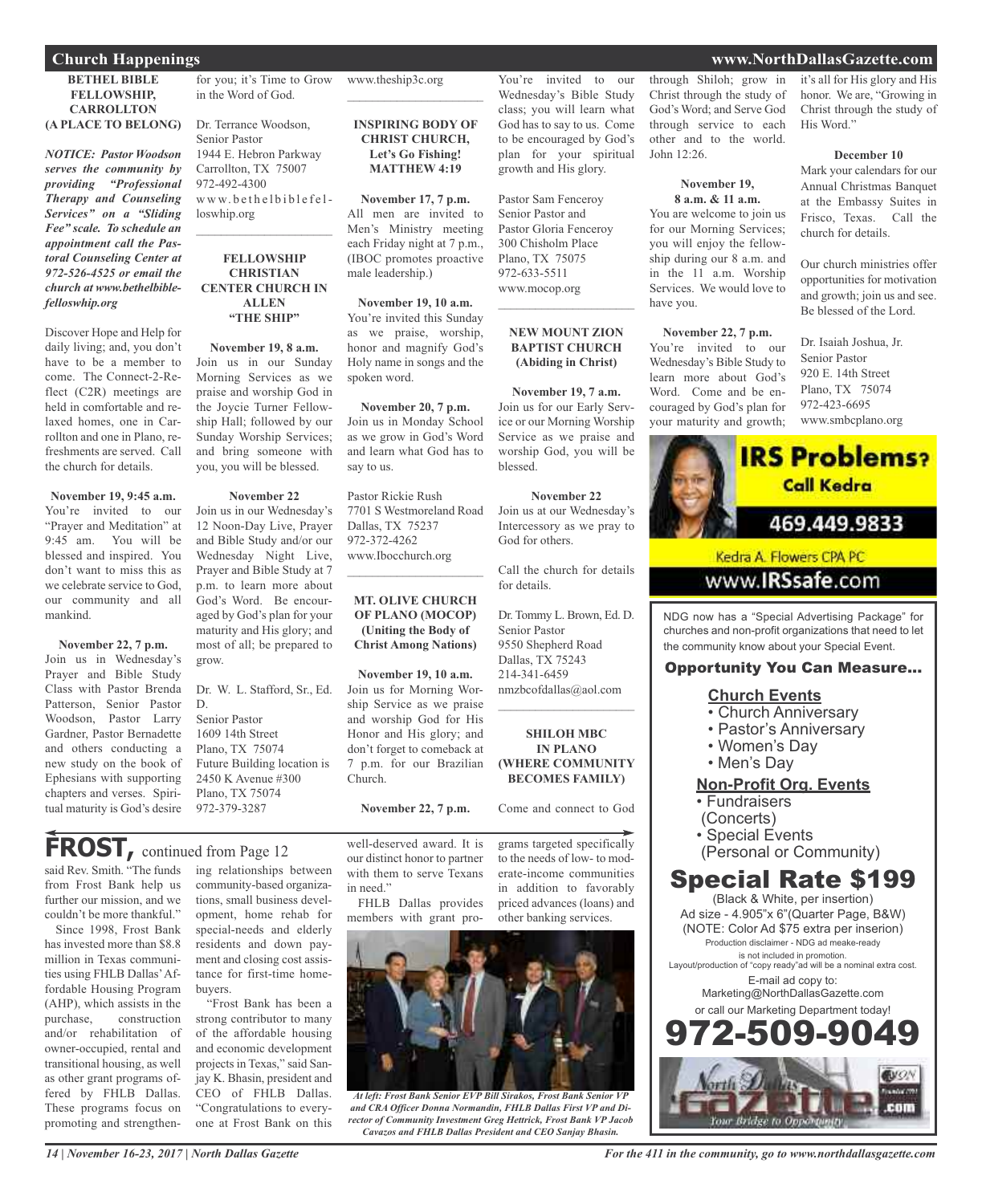#### **www.NorthDallasGazette.com Church Directory**

# **The ultimate performance review**



*Send email to: businessoffice@ northdallasgazette.com to sign up for Sister Tarpley's weekly electronic newsletter.*

*"If what he has built survives, he will receive his reward"*

#### **(1 Corinthian 3:14)**.

Have you ever had a job performance review? If you are in the workplace, you will likely have had one.

Employers want to see if you have done what was desired of you and whether you have done it in the prescribed way that has produced results.

If you do well, you will be affirmed and may even get a pay raise. If you fail to live up to expectations, you could even get fired.

Eternal life is what the reward in Heaven is for all Christians as they get their

performance review. The Bible has its own performance review. It is called the Judgment Seat, "For we must all appear before the judgment seat of Christ, that each one may receive what is due him for the things done while in the body, whether good or bad" (2 Corinthians 5:10).

The generation that came out of Egypt with Moses is going to have a bad day at the Judgment Seat because we already know God's view on the matter.

"That is why I was angry with that generation, and I said, 'Their hearts are always going astray, and they have not known My ways'" (Hebrews 3:10).

The Bible says there is a way that seems right to a man, but the end is death (Proverbs 14:12).

There is a way that God wants Christians to operate on the earth. He has given us His Word, The Holy Bible, our instruction man-

ual, in order to know His the instruction manual? ways of doing things. How well do you know

Have you read only a few parts here and there, or do



*These cute young misses are (L to R) Jazlyn, and, Noelani and Oliana Stafford, they were in attendance at the great play "Feel Good Gos\$pel" at the Addison Theatre Center in Addison, Texas, 11-11-2017, the opening act was John III with two great rap songs. The two far right girl's parents are Musie and Tyran Jr. of God's Ink. He is the playwright of the play. When appearing in the Metroplex again, it will be worth your time and money to attend, I promise you.*

### **BRIEFS**, continued from Page 8

2351 Performance Dr., Richardson. The event is celebrating its 12th year. The event started as <sup>a</sup> result of <sup>a</sup> grassroots effort and has become <sup>a</sup> Richardson Thanksgiving tradition. The race will have three options for participants: the Fun Run at 8 a.m., the 5k which begins at 8:30 a.m., and the

10k which also begins at 8:30 a.m.

In-person registration will be on Thursday, Nov. 16 or Friday, Nov. 17 from 11 a.m. to 6 p.m. at 101 S. Coit Rd, Richardson. Awards will be given to the overall male and female winners in the 5k/10k race(s).



**MT. OLIVE CHURCH OF PLANO** 300 Chishoim Pl. Plano, TX 75075 972-633-5511 Answers you need, Hope for today is waiting for you... · Sunday School for all ages 8:30 am · Sunday Morning Prayer  $9-30$  am · Sunday Service  $10:00$  am · Wednesday Night Service 7:00 pm Pastor Sam Fencercy Pastor Gloria Fenceroy www.mocop.org Radio Programs "Vision & Truth Live" "Truth Made Simple" Call Pastor Sam Jelen to Pastor San Sun, 9:00pm-10:00pm<br>103.7 FM THE WORD Mar. Fri. 5:25pm. 5:30pm

you read it every day? Are you well versed on the intricacies of His ways so that you will be able to have a glorious "performance review" when the time comes?

Take time every day to get your instructions for His ways of living your life. Your reward will be great.

Ask God for His wisdom, knowledge, guidance, patience, love, protection, understanding, insight and for everything you need to be a positive life-changing influence on people you met each day.

Pray that God will keep

everyone safe from all harm and evil. Pray that each one will see their life as an opportunity to make a difference in other lives and to show their love to others.

Pray that they be salt and light in this world. Pray that they may rely on God's strength and grace each and every day to accomplish that which God would have them do.

Ask God to bless them as His servants and children. And may they be a blessing to others with whom they meet, this is your reasonable service. In Jesus' name, always pray, amen.



Inspiring Body / Christ ≘o∝

Youth Church: Every 3rd, 4th, and 5th Sunday at 10:45 a.m. AWANA: Wednesday at 6:30 p.m. Contact Information: 972-423-6695 www.smbcplano.org

*For the 411 in the community, go to www.northdallasgazette.com*